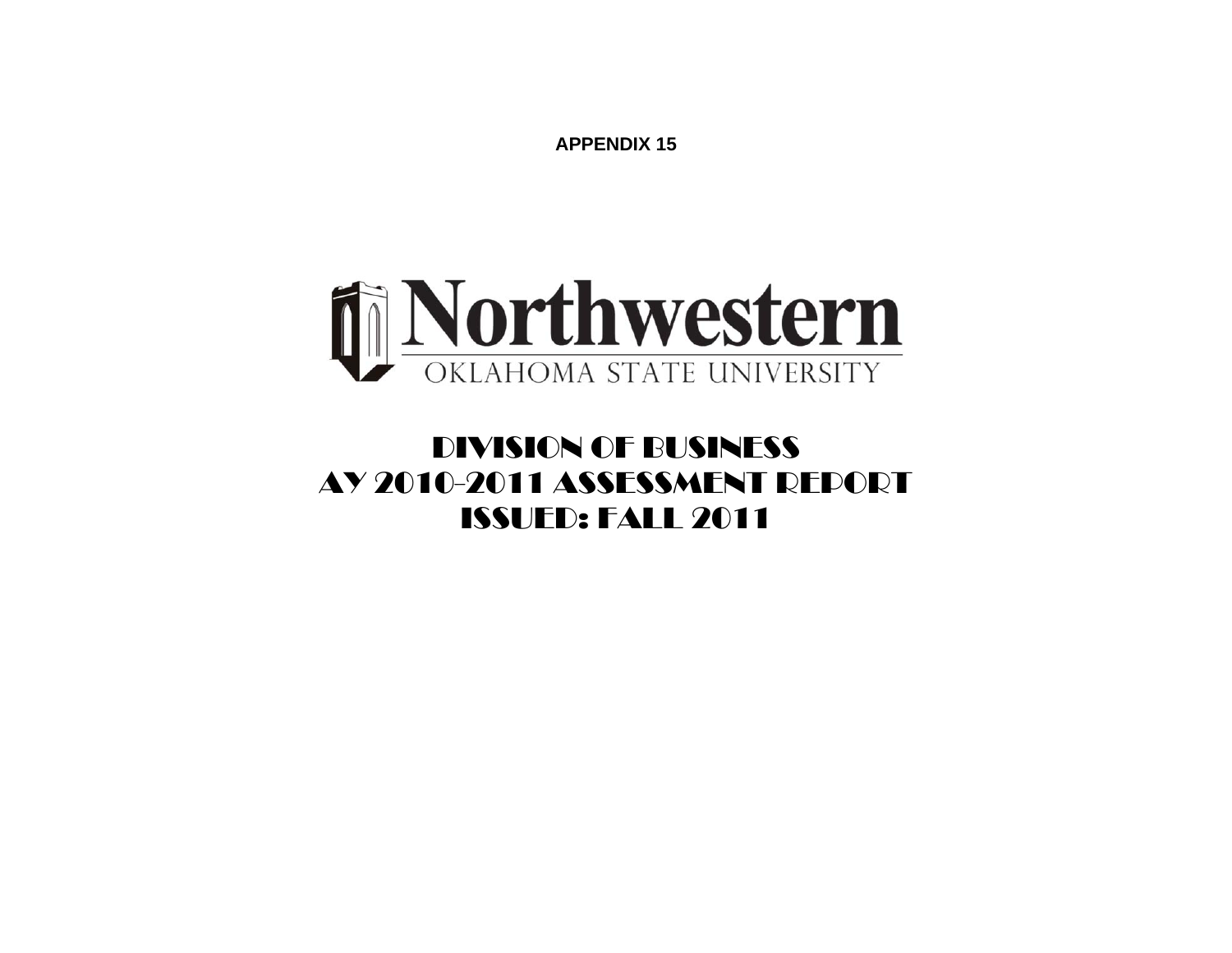| <b>Program Outcomes for All Division of Business</b>                                                              |                                                                       |                                                                                                                                                 |                                                                                                                                                                                                                                                                                                                                                                                                                                                                                                                                              |                                                                                                                                                                                                                                                                                                                                                                                                                                                                                                                                             |                                                   |      |      |      |      |                                  |                                                                             |  |
|-------------------------------------------------------------------------------------------------------------------|-----------------------------------------------------------------------|-------------------------------------------------------------------------------------------------------------------------------------------------|----------------------------------------------------------------------------------------------------------------------------------------------------------------------------------------------------------------------------------------------------------------------------------------------------------------------------------------------------------------------------------------------------------------------------------------------------------------------------------------------------------------------------------------------|---------------------------------------------------------------------------------------------------------------------------------------------------------------------------------------------------------------------------------------------------------------------------------------------------------------------------------------------------------------------------------------------------------------------------------------------------------------------------------------------------------------------------------------------|---------------------------------------------------|------|------|------|------|----------------------------------|-----------------------------------------------------------------------------|--|
| 1. Student Learning Results                                                                                       |                                                                       |                                                                                                                                                 |                                                                                                                                                                                                                                                                                                                                                                                                                                                                                                                                              |                                                                                                                                                                                                                                                                                                                                                                                                                                                                                                                                             |                                                   |      |      |      |      |                                  |                                                                             |  |
|                                                                                                                   |                                                                       |                                                                                                                                                 |                                                                                                                                                                                                                                                                                                                                                                                                                                                                                                                                              | Graduating students should have basic knowledge of the various disciplines in business.<br>During the MGMT 4433 Business Policy course the students will take the Major Field Test (MFT).                                                                                                                                                                                                                                                                                                                                                   |                                                   |      |      |      |      |                                  |                                                                             |  |
|                                                                                                                   |                                                                       |                                                                                                                                                 | <b>Analysis of Results</b>                                                                                                                                                                                                                                                                                                                                                                                                                                                                                                                   |                                                                                                                                                                                                                                                                                                                                                                                                                                                                                                                                             |                                                   |      |      |      |      |                                  |                                                                             |  |
| Performance<br>Measure<br>(Competency)                                                                            | Description of<br>Measurement<br>Instrument                           | Areas of<br><b>Success</b>                                                                                                                      | Analysis and<br><b>Action Taken</b>                                                                                                                                                                                                                                                                                                                                                                                                                                                                                                          | <b>Results of Action</b><br>Taken (occurs in<br>the following<br>year)                                                                                                                                                                                                                                                                                                                                                                                                                                                                      |                                                   |      |      |      |      | available data up to five years) | Insert Graphs or Tables of Resulting Trends for 3-5 Years (please graph all |  |
| 75% of the<br>students will<br>score above the<br>$50th$ percentile<br>on the Major<br>Field Test in<br>Business. | Major Field<br>Test<br>Direct<br>External<br>Summative<br>Comparative | Scores<br>have<br>remained<br>fairly<br>consistent<br>over past<br>five years.<br>The scores<br>have not<br>been close<br>to meeting<br>target. | As of 2010-11 the<br>MFT was<br>incorporated into<br>Policy class. The<br>MFT was worth<br>5% of the<br>student's grade.<br>The historic MFT<br>results were one<br>factor in the<br>decision to seek<br><b>ACBSP</b><br>accreditation.<br>The MFT scores<br>and ACBSP<br>accreditation<br>process resulted<br>in a significant<br>change in the<br>curriculum<br>effective in Fall<br>2010.<br><b>Effective AY</b><br>$2011 - 12.$<br>instituted course-<br>level assessment<br>to standardized<br>learning<br>outcomes for<br>each course. | It is too early to<br>determine if the<br><b>ACBSP</b><br>accreditation<br>process, course-<br>level assessment<br>and curriculum<br>changes have had<br>an impact, as the<br>graduating<br>students in 2010-<br>11 were under the<br>old curriculum. It<br>will not be until<br>AY 2012-13 that<br>the graduating<br>seniors will be<br>under the new<br>curriculum.<br>As for<br>incorporating the<br>MFT into a class,<br>the impact was<br>minimal at best.<br>The percentage of<br>the grade was<br>increased to 10%<br>in AY 2011-12. | 80<br>70<br>60<br>50<br>40<br>30<br>20<br>10<br>0 | 2007 | 2008 | 2009 | 2010 | 2011                             | → % At or above<br>50th Percentile<br>Target                                |  |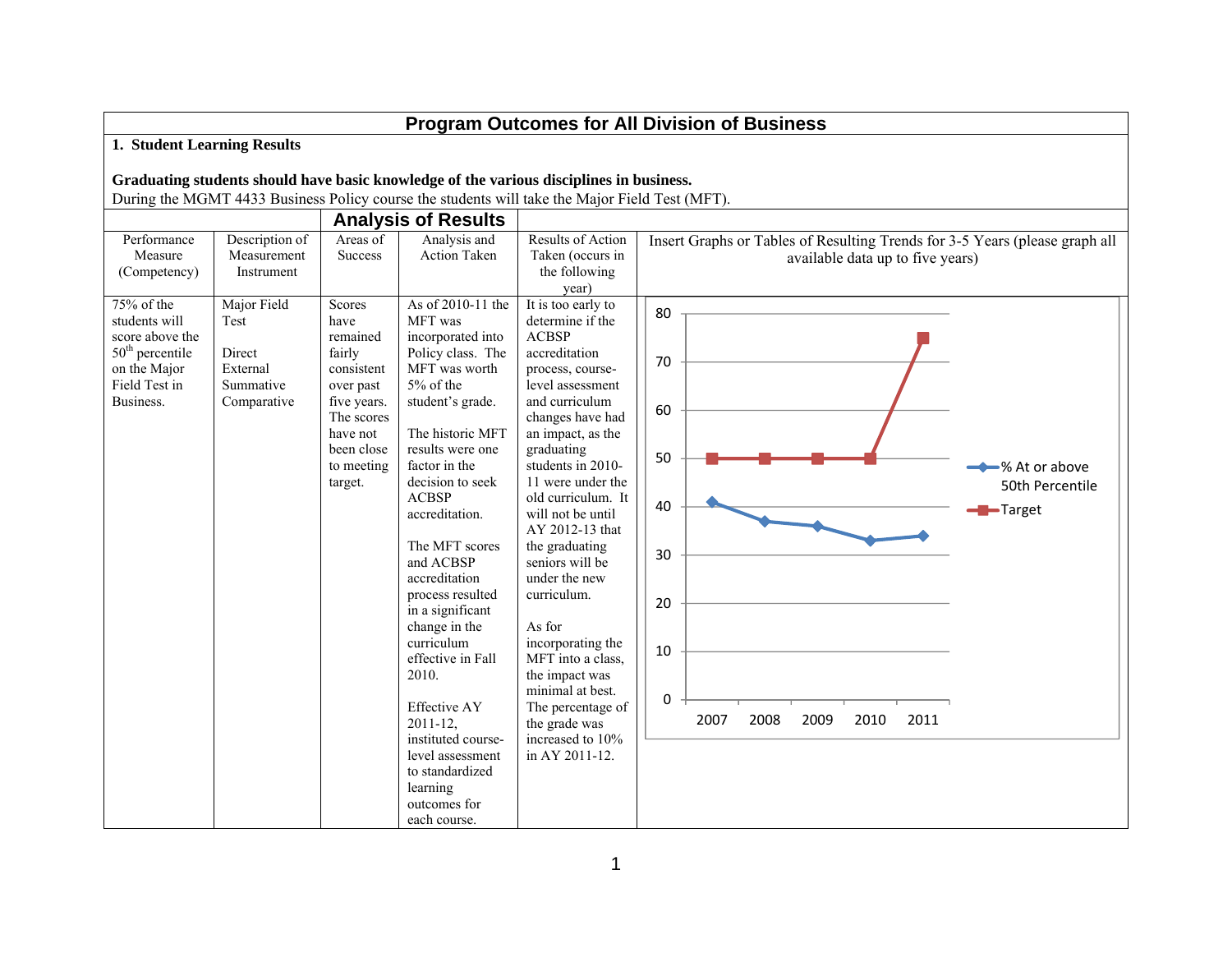|                                                                                               | 1. Student Learning Results (continued)                               |                                                                                                                                                                                            |                                                                                                                                                                                                                                                                                                                                                                              |                                                                                                                                                                                                                                                                                                                                                                                                                                                                                                                                                              |                                                                                                                                                                                                 |
|-----------------------------------------------------------------------------------------------|-----------------------------------------------------------------------|--------------------------------------------------------------------------------------------------------------------------------------------------------------------------------------------|------------------------------------------------------------------------------------------------------------------------------------------------------------------------------------------------------------------------------------------------------------------------------------------------------------------------------------------------------------------------------|--------------------------------------------------------------------------------------------------------------------------------------------------------------------------------------------------------------------------------------------------------------------------------------------------------------------------------------------------------------------------------------------------------------------------------------------------------------------------------------------------------------------------------------------------------------|-------------------------------------------------------------------------------------------------------------------------------------------------------------------------------------------------|
|                                                                                               |                                                                       |                                                                                                                                                                                            | Graduating students should have basic knowledge of the various disciplines in business.<br>During the MGMT 4433 Business Policy course the students will take the Major Field Test (MFT).                                                                                                                                                                                    |                                                                                                                                                                                                                                                                                                                                                                                                                                                                                                                                                              |                                                                                                                                                                                                 |
| Performance<br>Measure<br>(Competency)                                                        | Description of<br>Measurement<br>Instrument                           | Areas of<br><b>Success</b>                                                                                                                                                                 | Analysis and<br><b>Action Taken</b>                                                                                                                                                                                                                                                                                                                                          | Results of<br><b>Action Taken</b><br>(occurs in the<br>following year)                                                                                                                                                                                                                                                                                                                                                                                                                                                                                       | Insert Graphs or Tables of Resulting Trends for 3-5 Years (please graph all<br>available data up to five years)                                                                                 |
| The institution<br>mean MFT<br>score will be<br>above our<br>identified peer<br>institutions. | Major Field<br>Test<br>Direct<br>External<br>Summative<br>Comparative | This<br>assessment<br>process was<br>instituted in<br>AY 2010-11<br>Summer<br>$2011 - 149.2$<br>Spring 2011<br>$-152.3$<br>Fall 2010-<br>151.3<br>Peer<br>Institution<br>$Mean -$<br>152.2 | <b>Seek ACBSP</b><br>accreditation<br>Change<br>curriculum to a<br>more traditional<br><b>Business</b><br>curriculum<br>Incorporate MFT<br>into Business<br>Policy and have<br>the MFT results<br>count toward the<br>final grade.<br>Effective AY<br>$2010 - 11$ ,<br>instituted course-<br>level assessment<br>to standardized<br>learning<br>outcomes for<br>each course. | It is too early to<br>determine if the<br><b>ACBSP</b><br>accreditation<br>process, course-<br>level<br>assessment and<br>curriculum<br>changes have<br>had an impact,<br>as the<br>graduating<br>students in<br>2010-11 were<br>under the old<br>curriculum. It<br>will not be until<br>AY 2012-13<br>that the<br>graduating<br>seniors will be<br>under the new<br>curriculum.<br>As for<br>incorporating<br>the MFT into a<br>class, the<br>impact was<br>minimal at best.<br>The percentage<br>of the grade<br>was increased<br>to 10% in AY<br>2011-12. | 153<br>152.5<br>152<br>151.5<br>151<br>150.5<br>$\longrightarrow$ NWOSU<br>150<br>149.5<br>Peer Mean<br>149<br>148.5<br>148<br>147.5<br>Fall 2010<br>Summer Fall 2011<br>Spring<br>2011<br>2011 |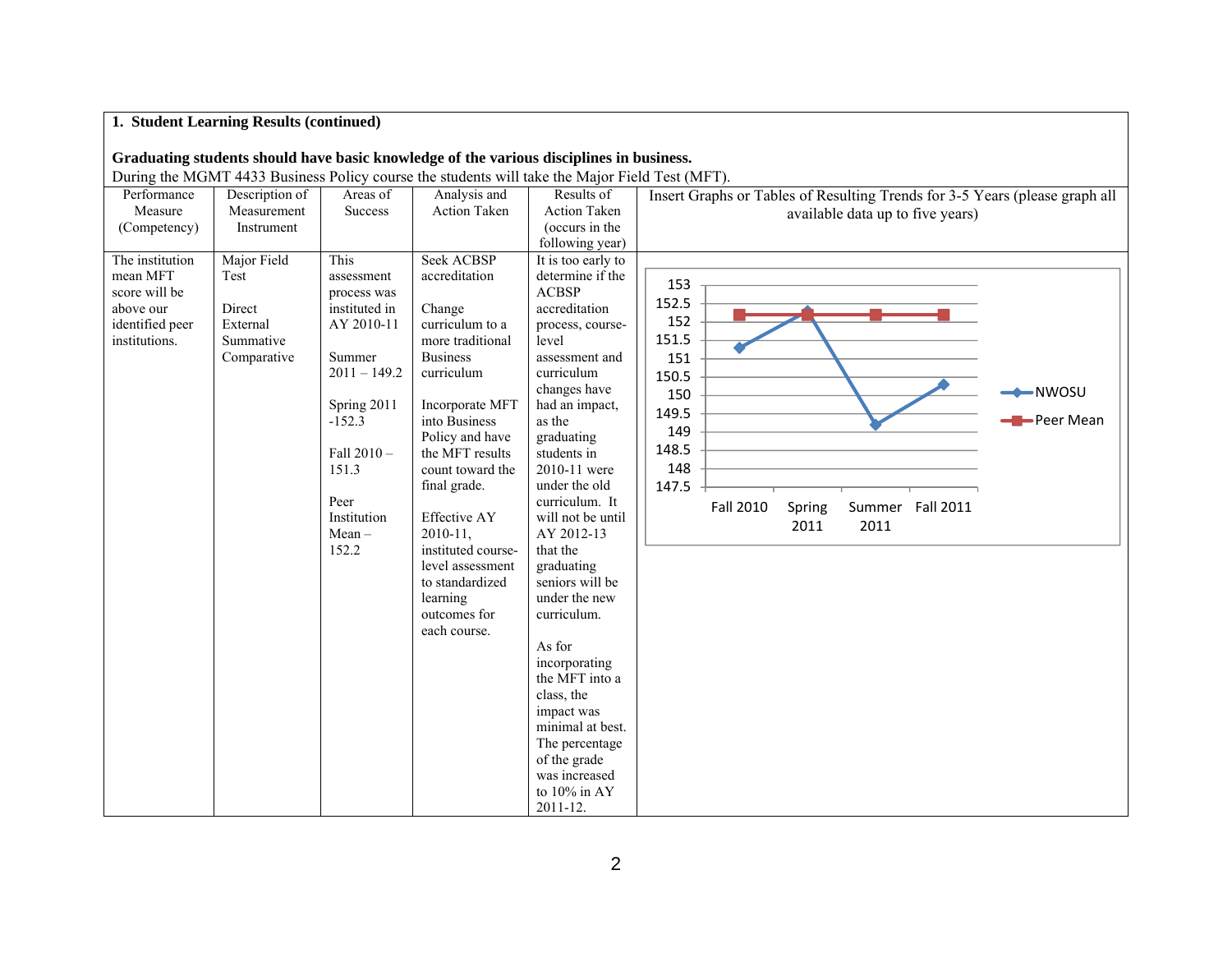|                                                                                                |                                                                                                                                                                                            |                                                                                                                                                                                                                                                    |                                                                                                                                                                                                                                                               |                                                                        | Program Outcomes for All Division of Business                                                                                                                                                                                                                          |                  |
|------------------------------------------------------------------------------------------------|--------------------------------------------------------------------------------------------------------------------------------------------------------------------------------------------|----------------------------------------------------------------------------------------------------------------------------------------------------------------------------------------------------------------------------------------------------|---------------------------------------------------------------------------------------------------------------------------------------------------------------------------------------------------------------------------------------------------------------|------------------------------------------------------------------------|------------------------------------------------------------------------------------------------------------------------------------------------------------------------------------------------------------------------------------------------------------------------|------------------|
| 2. Student Learning Results                                                                    |                                                                                                                                                                                            |                                                                                                                                                                                                                                                    |                                                                                                                                                                                                                                                               |                                                                        | Graduating students should have well developed communication skills and be competent in the use of technology.<br>During MGMT 4433 Business Policy course the students will prepare and make a presentation that will be assessed based on a faculty-developed rubric. |                  |
|                                                                                                |                                                                                                                                                                                            |                                                                                                                                                                                                                                                    | <b>Analysis of Results</b>                                                                                                                                                                                                                                    |                                                                        |                                                                                                                                                                                                                                                                        |                  |
| Performance<br>Measure<br>(Competency)<br>$80\%$ of the                                        | Description<br>of<br>Measurement<br>Instrument<br>Stockholder                                                                                                                              | Areas of<br><b>Success</b><br><b>Spring 2011-</b>                                                                                                                                                                                                  | Analysis and<br><b>Action Taken</b><br>The assessment                                                                                                                                                                                                         | Results of<br><b>Action Taken</b><br>(occurs in the<br>following year) | Insert Graphs or Tables of Resulting Trends for 3-5 Years (please graph all<br>available data up to five years)<br><b>Communication Skills</b>                                                                                                                         |                  |
| students must<br>score at or<br>higher than<br>acceptable on a<br>faculty-<br>approved rubric. | presentations<br>were<br>assessed by<br>faculty using<br>a 5-point<br>scale with an<br>average score<br>of $3.0$ or<br>above<br>meeting the<br>criteria<br>Direct<br>Summative<br>Internal | $22$ out of 24<br>students (92%)<br>scored 3.0 or<br>above on the<br>communication<br>skills element<br>20 out of 24<br>students (83%)<br>scored 3.0 or<br>higher on<br>technology<br>competency<br>Summer 2011-<br>18 out of 20<br>students (90%) | for this outcome<br>provided data<br>that<br>demonstrated<br>that students<br>exceeded the<br>expected level<br>of assessment<br>for<br>communication<br>skills.<br>Data<br>demonstrates<br>that students are<br>not meeting<br>expectations in<br>technology |                                                                        | 100<br>95<br>90<br>85<br>80<br>75<br>70<br>65<br>60<br>55<br>50<br><b>Fall 2011</b><br>Spring 2011<br>Summer 2011<br><b>Technology Competence</b>                                                                                                                      | -Actual<br>-Goal |
|                                                                                                |                                                                                                                                                                                            | scored 3.0 or<br>above on the<br>communication<br>skills element<br>$13$ out of $20$<br>students $(65%)$<br>scored 3.0 or<br>higher on<br>technology<br>competency                                                                                 | competence.<br>This measure<br>should be<br>monitored for<br>further data<br>collection.<br>No change is<br>planned in the<br>immediate<br>future as further<br>data points are<br>necessary to<br>determine<br>whether changes<br>are necessary.             |                                                                        | 100<br>95<br>90<br>85<br>80<br>75<br>70<br>65<br>60<br>55<br>50<br>Summer 2011<br><b>Fall 2011</b><br>Spring 2011                                                                                                                                                      | -Actual<br>-Goal |

## **Program Outcomes for All Division of Business**

┑

 $\Box$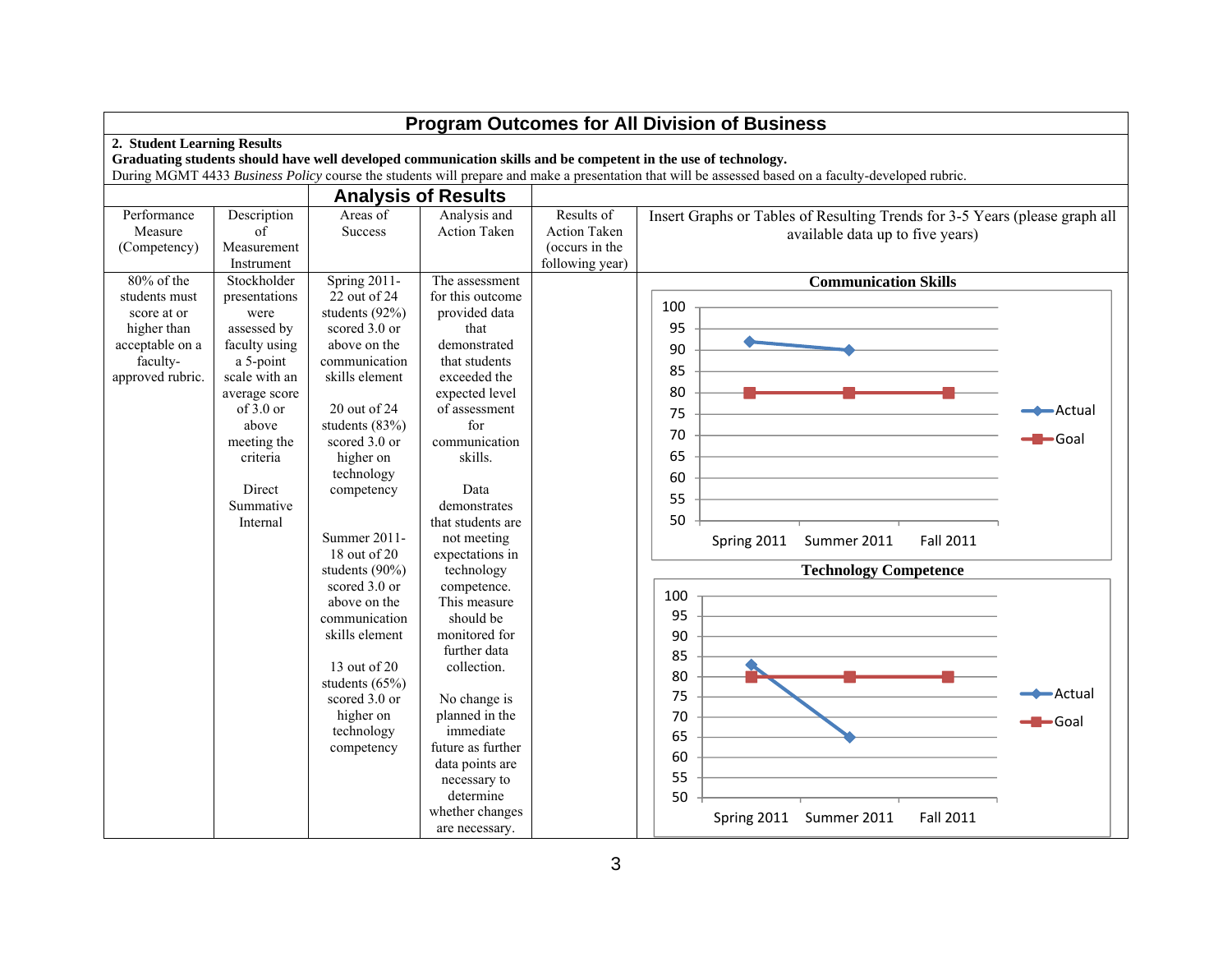| Program Outcomes for All Division of Business<br>3) Graduating students are expected to think critically.                                                   |                                                                                            |                                                                                                                                                                                                                                                                                                                                                                                                                                                                                                                                                                                                                                                  |                                                                                                                                             |                                                                                                                                                                                                                                                        |                                                                                                                                           |  |  |  |  |  |  |
|-------------------------------------------------------------------------------------------------------------------------------------------------------------|--------------------------------------------------------------------------------------------|--------------------------------------------------------------------------------------------------------------------------------------------------------------------------------------------------------------------------------------------------------------------------------------------------------------------------------------------------------------------------------------------------------------------------------------------------------------------------------------------------------------------------------------------------------------------------------------------------------------------------------------------------|---------------------------------------------------------------------------------------------------------------------------------------------|--------------------------------------------------------------------------------------------------------------------------------------------------------------------------------------------------------------------------------------------------------|-------------------------------------------------------------------------------------------------------------------------------------------|--|--|--|--|--|--|
|                                                                                                                                                             |                                                                                            |                                                                                                                                                                                                                                                                                                                                                                                                                                                                                                                                                                                                                                                  |                                                                                                                                             |                                                                                                                                                                                                                                                        |                                                                                                                                           |  |  |  |  |  |  |
|                                                                                                                                                             |                                                                                            |                                                                                                                                                                                                                                                                                                                                                                                                                                                                                                                                                                                                                                                  |                                                                                                                                             |                                                                                                                                                                                                                                                        |                                                                                                                                           |  |  |  |  |  |  |
| Performance<br>Measure<br>(Competency)<br>The class                                                                                                         | Description of<br>Measurement<br>Instrument<br><b>Students</b>                             | Areas of<br>Success<br>$Comp-XM$<br>scores two                                                                                                                                                                                                                                                                                                                                                                                                                                                                                                                                                                                                   | <b>Analysis of Results</b><br>Analysis and<br><b>Action Taken</b><br>Seek ACBSP<br>accreditation                                            | Results of<br><b>Action Taken</b><br>(occurs in the<br>following year)<br>It is too early to<br>determine if the                                                                                                                                       | Insert Graphs or Tables of Resulting Trends for 3-5 Years (please graph all<br>available data up to five years)<br><b>BUSINESS ACUMEN</b> |  |  |  |  |  |  |
| median<br>percentile on<br><b>Business</b><br>Acumen and<br><b>Business</b><br>Knowledge will<br>each be at or<br>above the 50 <sup>th</sup><br>percentile. | participated in<br>Comp-XM<br>simulation<br>Direct<br>Summative<br>External<br>Comparative | <b>ACBSP</b><br>measures -<br><b>Business</b><br>Change<br>Acumen<br>curriculum to a<br>(BA) and<br>more traditional<br><b>Business</b><br><b>Business</b><br>Knowledge<br>curriculum<br>$(BK)$ .<br>Institute course-<br>level assessment<br>Results in<br>AY 2010-11<br>In FIN 3163<br>were:<br>coverage of cost<br>Fall 2010-<br>of capital was<br><b>BA</b> 29 <sup>th</sup><br>doubled in Fall<br>2011.<br>percentile<br>$BK$ 53 $^{rd}$<br>percentile<br>Spring 2011<br>$-BA\bar{2}5^{th}$<br>percentile<br>$BK$ 35 <sup>th</sup><br>percentile<br>Summer<br>$2011 -$<br><b>BA</b> 23rd<br>percentile<br>BK 14 <sup>th</sup><br>percentile |                                                                                                                                             | accreditation<br>process and<br>curriculum<br>changes have<br>had an impact,<br>as the<br>graduating<br>students in<br>2010-11 were<br>under the old<br>curriculum. It<br>will not be until<br>AY 2012-13<br>that the<br>graduating<br>seniors will be | 60<br>50<br>40<br>-NWOSU<br>30<br>$\blacktriangleright$ Target<br>20<br>10<br>0<br><b>Fall 2010</b><br>Summer 2011<br>Spring 2011         |  |  |  |  |  |  |
|                                                                                                                                                             |                                                                                            |                                                                                                                                                                                                                                                                                                                                                                                                                                                                                                                                                                                                                                                  | under the new<br>curriculum.<br>Course-level<br>assessment has<br>not completed<br>one cycle yet,<br>so it is too early<br>to see an impact | <b>BUSINESS KNOWLEDGE</b><br>60<br>50<br>40<br>$-NWOSU$<br>30<br>$\blacksquare$ Target<br>20<br>10<br>$\Omega$<br><b>Fall 2010</b><br>Spring 2011<br>Summer 2011                                                                                       |                                                                                                                                           |  |  |  |  |  |  |

4

┐

 $\overline{\phantom{a}}$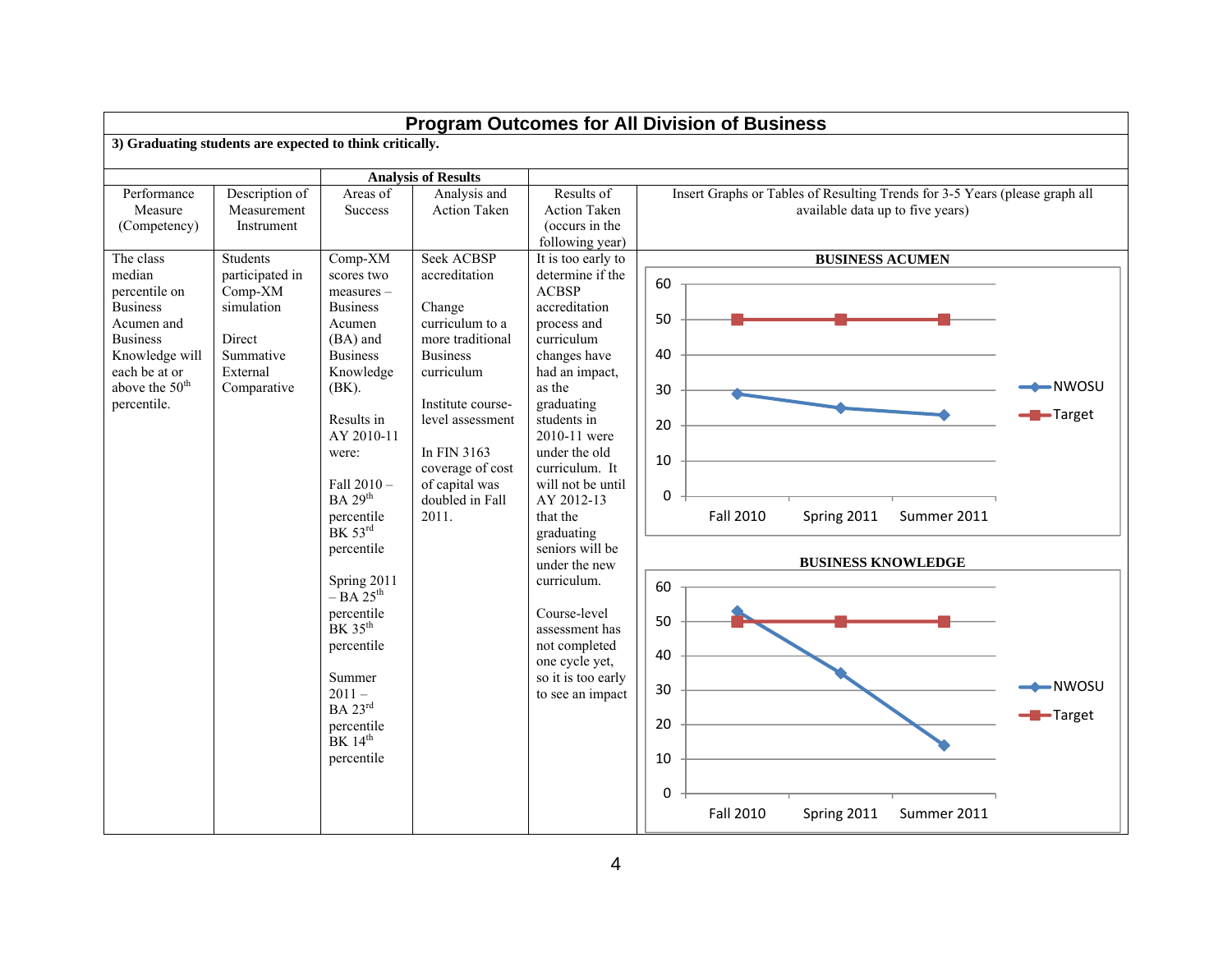|                                                                                                                        |                                                          |                                                                                                                                                             |                                                                                                                                                                                                                                                                                                                                                                         |                                                                        | <b>Program Outcomes for All Division of Business</b>                                                                                                       |
|------------------------------------------------------------------------------------------------------------------------|----------------------------------------------------------|-------------------------------------------------------------------------------------------------------------------------------------------------------------|-------------------------------------------------------------------------------------------------------------------------------------------------------------------------------------------------------------------------------------------------------------------------------------------------------------------------------------------------------------------------|------------------------------------------------------------------------|------------------------------------------------------------------------------------------------------------------------------------------------------------|
|                                                                                                                        |                                                          | 4) Graduating students are expected to possess good interpersonal skills.<br>communication/teamwork on the simulation team will be measured using a rubric. |                                                                                                                                                                                                                                                                                                                                                                         |                                                                        | During the MGMT 4433 Business Policy course the students will complete a team Simulation and associated presentation. Peer evaluation of the interpersonal |
|                                                                                                                        |                                                          |                                                                                                                                                             | <b>Analysis of Results</b>                                                                                                                                                                                                                                                                                                                                              |                                                                        |                                                                                                                                                            |
| Performance<br>Measure<br>(Competency)                                                                                 | Description of<br>Measurement<br>Instrument              | Areas $\overline{of}$<br><b>Success</b>                                                                                                                     | Analysis and<br><b>Action Taken</b>                                                                                                                                                                                                                                                                                                                                     | Results of<br><b>Action Taken</b><br>(occurs in the<br>following year) | Insert Graphs or Tables of Resulting Trends for 3-5 Years (please graph all<br>available data up to five years)                                            |
| $80\%$ of the<br>students must<br>score at or<br>higher than the<br>acceptable on<br>a faculty-<br>approved<br>rubric. | Peer<br>Evaluations<br>Indirect<br>Summative<br>Internal | Fall $2010 -$<br>100%<br>Spring $2011 -$<br>65%<br>Summer $2011 -$<br>76%                                                                                   | Data collected<br>show that<br>student<br>performance<br>has been<br>inconsistent<br>across three<br>data points<br>available.<br>Starting in Fall<br>2012 a group<br>simulation will<br>be incorporated<br>into MRKT<br>$3043$ to<br>introduce the<br>group work<br>and the idea of<br>peer evaluation<br>prior to a<br>student<br>reaching the<br>capstone<br>course. |                                                                        | 100<br>90<br>80<br>70<br>60<br>-Actual<br>50<br>40<br>∍Goal<br>30<br>20<br>10<br>$\Omega$<br>Fall 2010<br>Spring 2011<br>Summer 2011                       |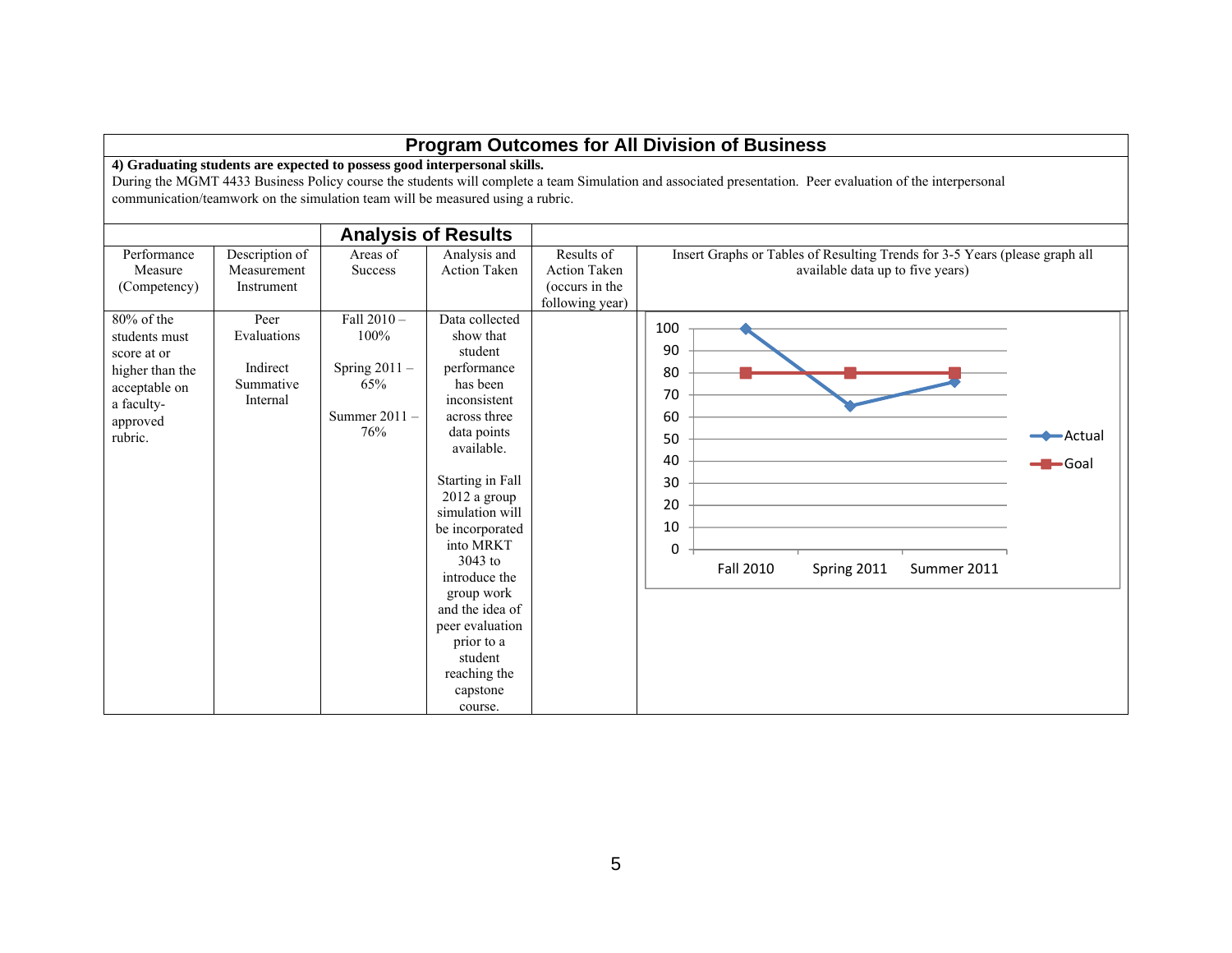|                                                                                                   |                                                                   |                                          |                                                                                                                                                                                                                                                                                                                                                                                                                                                                                                                                                          |                                                                                        | <b>Program Outcomes for All Division of Business</b>                                                            |                                        |
|---------------------------------------------------------------------------------------------------|-------------------------------------------------------------------|------------------------------------------|----------------------------------------------------------------------------------------------------------------------------------------------------------------------------------------------------------------------------------------------------------------------------------------------------------------------------------------------------------------------------------------------------------------------------------------------------------------------------------------------------------------------------------------------------------|----------------------------------------------------------------------------------------|-----------------------------------------------------------------------------------------------------------------|----------------------------------------|
|                                                                                                   |                                                                   |                                          | 5) Graduating students should have the ability to formulate good ethical judgments.                                                                                                                                                                                                                                                                                                                                                                                                                                                                      |                                                                                        |                                                                                                                 |                                        |
|                                                                                                   |                                                                   |                                          | <b>Analysis of Results</b>                                                                                                                                                                                                                                                                                                                                                                                                                                                                                                                               |                                                                                        |                                                                                                                 |                                        |
| Performance<br>Measure<br>(Competency)<br>80% of the                                              | Description of<br>Measurement<br>Instrument<br><b>Ethics Game</b> | Areas of<br><b>Success</b><br>Fall 2010: | Analysis and<br><b>Action Taken</b><br>It is too early to                                                                                                                                                                                                                                                                                                                                                                                                                                                                                                | Results of<br><b>Action Taken</b><br>(occurs in the<br>following year)<br>Further data | Insert Graphs or Tables of Resulting Trends for 3-5 Years (please graph all<br>available data up to five years) |                                        |
| students must<br>score at or<br>higher than<br>acceptable on<br>a faculty-<br>approved<br>rubric. | simulation<br>Direct<br>Formative<br>External                     | 92%<br>Spring 2011:<br>92%               | determine if the<br><b>ACBSP</b><br>accreditation<br>process and<br>curriculum<br>changes have had<br>an impact, as the<br>graduating<br>students in 2010-<br>11 were under the<br>old curriculum. It<br>will not be until<br>AY 2012-13 that<br>the graduating<br>seniors will be<br>under the new<br>curriculum.<br>The new<br>curriculum<br>includes GBUS<br>3953 Business,<br>Society & Govt.<br>as part of the core.<br>Current data<br>demonstrates that<br>students are<br>exceeding the<br>desired level of<br>outcomes for this<br>measurement. | collection is<br>needed to<br>determine if<br>changes are<br>needed.                   | 94<br>92<br>90<br>88<br>86<br>84<br>82<br>80<br>78<br>76<br>74<br>Fall 2010<br>Fall 2011<br>Spring 2011         | $\rightarrow$ Actual<br><b>-B</b> Goal |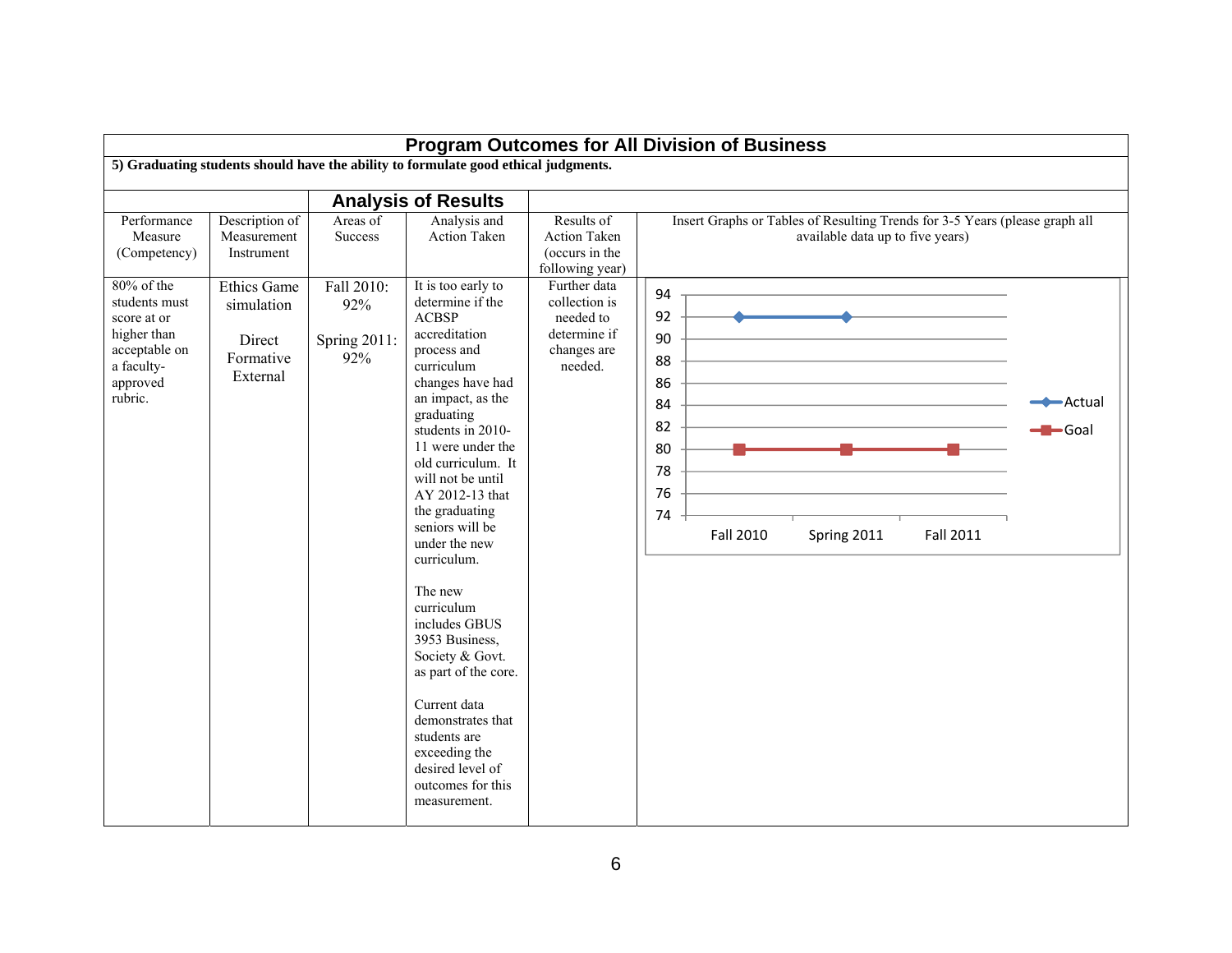|                                                                                                                       |                                                                               |                                                                                              | 5) Graduating students should have the ability to formulate good ethical judgments. (continued)                                                                                                                                                                                          |                                                                                                                                                                 |                                                                                                                                                                   |  |
|-----------------------------------------------------------------------------------------------------------------------|-------------------------------------------------------------------------------|----------------------------------------------------------------------------------------------|------------------------------------------------------------------------------------------------------------------------------------------------------------------------------------------------------------------------------------------------------------------------------------------|-----------------------------------------------------------------------------------------------------------------------------------------------------------------|-------------------------------------------------------------------------------------------------------------------------------------------------------------------|--|
| Performance<br>Measure<br>(Competency)                                                                                | Description of<br>Measurement<br>Instrument                                   | Areas of<br><b>Success</b>                                                                   | Analysis and Action<br>Taken                                                                                                                                                                                                                                                             | Results of<br>Action Taken<br>(occurs in the<br>following year)                                                                                                 | Insert Graphs or Tables of Resulting Trends for 3-5 Years (please graph all<br>available data up to five years)                                                   |  |
| $80\%$ of the<br>students<br>must score<br>at or higher<br>than<br>acceptable<br>on a faculty-<br>approved<br>rubric. | <b>Business</b><br>Policy case<br>analysis<br>Direct<br>Summative<br>Internal | Fall 2010:<br>Consideratio<br>n of<br>stakeholders<br>40%<br>Ethical<br>Solution<br>100%     | Current data<br>demonstrates that<br>students are not<br>meeting the desired<br>level of outcomes<br>for stakeholder<br>consideration<br>measurements.<br>Students are                                                                                                                   | It is too early to<br>determine if the<br><b>ACBSP</b><br>accreditation<br>process and<br>curriculum<br>changes have<br>had an impact,<br>as the<br>graduating  | <b>Considered Stakeholders in Analysis</b><br>90<br>80<br>70<br>60<br>50<br>— Actual<br>40                                                                        |  |
|                                                                                                                       |                                                                               | Spring $2011$ :<br>Consideratio<br>n of<br>stakeholders<br>30%<br>Ethical<br>Solution<br>96% | currently meeting or<br>exceeding the<br>desired outcome for<br>the ethical solution<br>measurements.<br>Further data<br>collection is needed<br>to determine if<br>changes are needed                                                                                                   | students in<br>2010-11 were<br>under the old<br>curriculum. It<br>will not be until<br>AY 2012-13<br>that the<br>graduating<br>seniors will be<br>under the new | Target<br>30<br>20<br>10<br>$\mathbf 0$<br><b>Fall 2010</b><br>Spring 2011<br>Summer 2011<br><b>Proposed Ethical Solution</b>                                     |  |
|                                                                                                                       |                                                                               | Summer<br>2011:<br>Consideratio<br>n of<br>stakeholders<br>29%<br>Ethical<br>Solution<br>80% | for either of the<br>outcomes.<br>Faculty added a case<br>study that includes<br>stakeholder analysis<br>to the required<br>Principles of<br>Management course.<br>In Business Policy<br>students are<br>reminded of the<br>importance of ethical<br>considerations in<br>case analyses. | curriculum                                                                                                                                                      | 100<br>90<br>80<br>70<br>60<br><b>←</b> Actual<br>50<br>40<br>$\blacktriangleright$ Goal<br>30<br>20<br>10<br>0<br><b>Fall 2010</b><br>Spring 2011<br>Summer 2011 |  |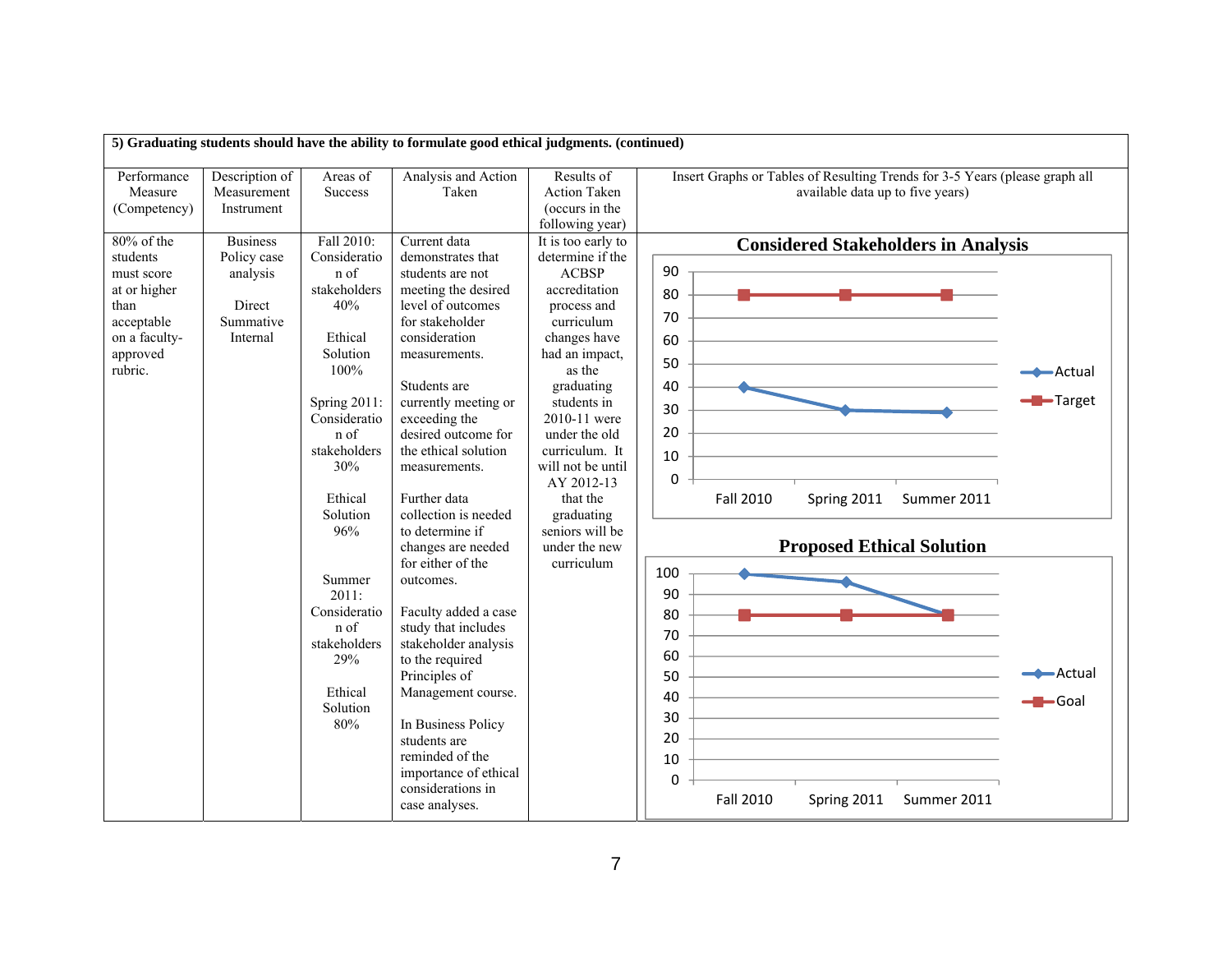|                                                                                                                |                                                                                                                                                                                         |                                                              |                                                                                                                                                                                                                                                                                                                         |                                                                        | <b>PROGRAM GOALS FOR ACCOUNTING MAJOR</b>                                                                       |                                             |
|----------------------------------------------------------------------------------------------------------------|-----------------------------------------------------------------------------------------------------------------------------------------------------------------------------------------|--------------------------------------------------------------|-------------------------------------------------------------------------------------------------------------------------------------------------------------------------------------------------------------------------------------------------------------------------------------------------------------------------|------------------------------------------------------------------------|-----------------------------------------------------------------------------------------------------------------|---------------------------------------------|
|                                                                                                                |                                                                                                                                                                                         |                                                              | Each graduating student should have appropriate accounting software skills.                                                                                                                                                                                                                                             |                                                                        |                                                                                                                 |                                             |
|                                                                                                                |                                                                                                                                                                                         |                                                              | <b>Analysis of Results</b>                                                                                                                                                                                                                                                                                              |                                                                        |                                                                                                                 |                                             |
| Performance<br>Measure<br>(Competency)                                                                         | Description of<br>Measurement<br>Instrument                                                                                                                                             | Areas of<br><b>Success</b>                                   | Analysis and<br><b>Action Taken</b>                                                                                                                                                                                                                                                                                     | Results of<br><b>Action Taken</b><br>(occurs in the<br>following year) | Insert Graphs or Tables of Resulting Trends for 3-5 Years (please graph all<br>available data up to five years) |                                             |
| 80% of the<br>students will<br>score at or<br>higher than<br>acceptable on<br>a faculty-<br>approved<br>rubric | In ACCT<br>4133<br>Accounting<br>Information<br><b>Systems</b><br>students<br>complete a<br>computer<br>software<br>project with a<br>written report<br>Direct<br>Formative<br>Internal | AY 2010:<br>$91\%$ of the<br>students<br>met the<br>standard | This measure<br>was instituted<br>in AY 2010-11.<br>Generally,<br>$ACCT$ 4133 is<br>only offered<br>once per year.<br>Although the<br>goal was met in<br>the first year,<br>no general<br>conclusions<br>can be made<br>with one data<br>point. The<br>DOB will need<br>to see if a trend<br>develops in the<br>future. |                                                                        | 92<br>90<br>88<br>86<br>84<br>82<br>80<br>78<br>76<br>74<br>AY 2010-11 AY 2011-12 AY 2012-13 AY 2013-14         | <del>◆ A</del> ctual<br>$\blacksquare$ Goal |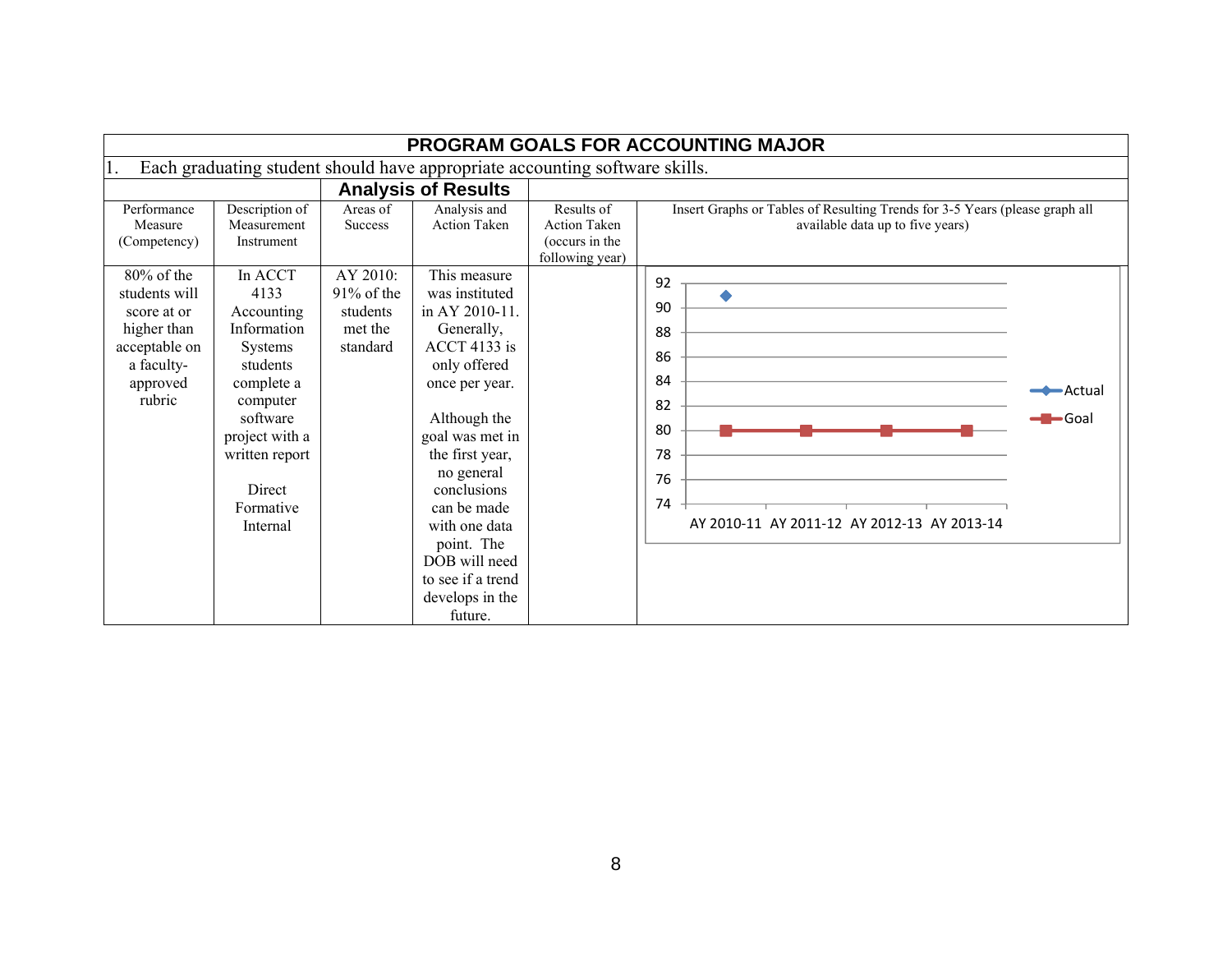|                                                                                                                                                                     | PROGRAM GOALS FOR ACCOUNTING MAJOR                      |                                                                                                                |                                                                                                                                                                                                                                                                                                                                                                                                                                                      |                                                                                                                                                                                                                                                                                                                            |                                                                                                                       |                 |  |  |  |  |  |  |  |
|---------------------------------------------------------------------------------------------------------------------------------------------------------------------|---------------------------------------------------------|----------------------------------------------------------------------------------------------------------------|------------------------------------------------------------------------------------------------------------------------------------------------------------------------------------------------------------------------------------------------------------------------------------------------------------------------------------------------------------------------------------------------------------------------------------------------------|----------------------------------------------------------------------------------------------------------------------------------------------------------------------------------------------------------------------------------------------------------------------------------------------------------------------------|-----------------------------------------------------------------------------------------------------------------------|-----------------|--|--|--|--|--|--|--|
| $\overline{2}$                                                                                                                                                      |                                                         |                                                                                                                |                                                                                                                                                                                                                                                                                                                                                                                                                                                      |                                                                                                                                                                                                                                                                                                                            | Each graduating student should know the accounting standards of the accounting profession.                            |                 |  |  |  |  |  |  |  |
|                                                                                                                                                                     |                                                         |                                                                                                                | <b>Analysis of Results</b>                                                                                                                                                                                                                                                                                                                                                                                                                           |                                                                                                                                                                                                                                                                                                                            |                                                                                                                       |                 |  |  |  |  |  |  |  |
| Performance<br>Measure<br>(Competency)<br>A majority                                                                                                                | Description of<br>Measurement<br>Instrument<br>Oklahoma | Areas of<br>Success<br>The pass                                                                                | Analysis and<br><b>Action Taken</b><br><b>Seeking ACBSP</b>                                                                                                                                                                                                                                                                                                                                                                                          | Results of<br><b>Action Taken</b><br>(occurs in the<br>following year)<br>It is too early to                                                                                                                                                                                                                               | Insert Graphs or Tables of Resulting Trends for 3-5 Years (please graph all<br>available data up to five years)<br>80 |                 |  |  |  |  |  |  |  |
| of the<br>students<br>who took<br>the majority<br>of their<br>Accounting<br>classes from<br><b>NWOSU</b><br>who sit for<br>CPA exam<br>in<br>Oklahoma<br>will pass. | CPA exam<br>Direct<br>Summative<br>External             | rates for<br>NWOSU as<br>reported by<br>the OSCPA<br>are:<br>$2008 - 67\%$<br>2009-67%<br>2010-46%<br>2011-26% | accreditation.<br>curriculum changes<br>and course-level<br>assessment are<br>actions taken to<br>address this goal.<br>Regarding the<br>curriculum change,<br>Accounting majors<br>are now required to<br>take<br>Governmental/Non<br>-profit Accounting<br>and International<br>Accounting and an<br>additional 3 hours<br>of upper level<br>Accounting<br>coursework.<br>Current data<br>demonstrates a<br>downward trend<br>that resulted in not | determine if the<br><b>ACBSP</b><br>accreditation<br>process and<br>curriculum<br>changes have<br>had an impact,<br>as the<br>graduating<br>students in<br>2010-11 were<br>under the old<br>curriculum. It<br>will not be until<br>AY 2012-13<br>that the<br>graduating<br>seniors will be<br>under the new<br>curriculum. | 70<br>60<br>50<br>40<br>30<br>20<br>10<br>0<br>2008<br>2009<br>2010<br>2011                                           | -NWOSU<br>-Goal |  |  |  |  |  |  |  |
|                                                                                                                                                                     |                                                         |                                                                                                                | meeting the goal<br>the past two years.<br>Further data<br>collection is needed<br>to determine if<br>additional changes<br>are needed.                                                                                                                                                                                                                                                                                                              |                                                                                                                                                                                                                                                                                                                            |                                                                                                                       |                 |  |  |  |  |  |  |  |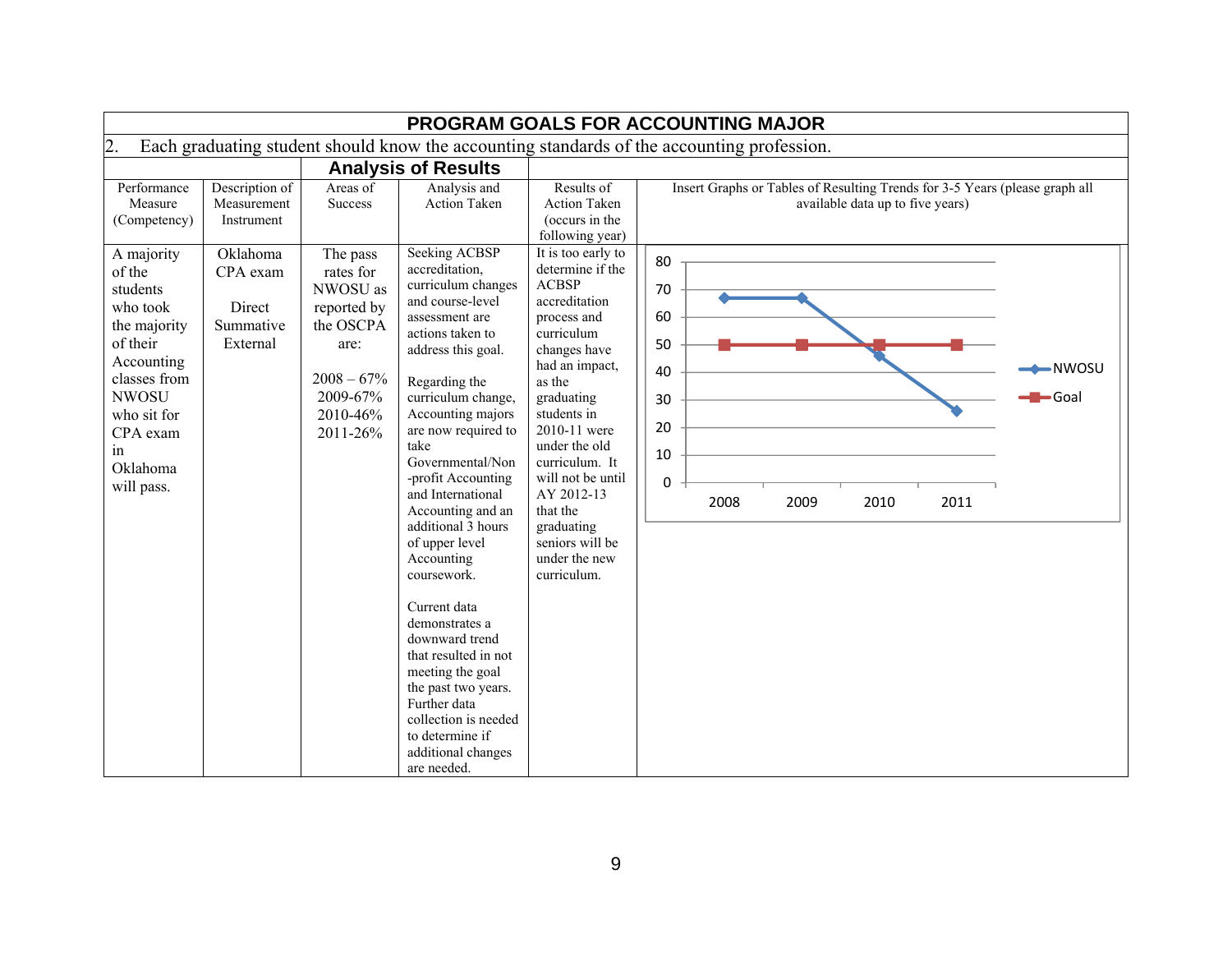| 2. Each graduating student should know the accounting standards of the accounting profession. (continued)                                                                                                                                  |                                                            |                                                                                                                |                                                                                                                                                                                                                                                                                                                                                                                                                                                                                                                                                                                                   |                                                                                                                                                                                                                                                                                                                         |                                                                                                                 |  |  |  |  |  |
|--------------------------------------------------------------------------------------------------------------------------------------------------------------------------------------------------------------------------------------------|------------------------------------------------------------|----------------------------------------------------------------------------------------------------------------|---------------------------------------------------------------------------------------------------------------------------------------------------------------------------------------------------------------------------------------------------------------------------------------------------------------------------------------------------------------------------------------------------------------------------------------------------------------------------------------------------------------------------------------------------------------------------------------------------|-------------------------------------------------------------------------------------------------------------------------------------------------------------------------------------------------------------------------------------------------------------------------------------------------------------------------|-----------------------------------------------------------------------------------------------------------------|--|--|--|--|--|
|                                                                                                                                                                                                                                            |                                                            |                                                                                                                | <b>Analysis of Results</b>                                                                                                                                                                                                                                                                                                                                                                                                                                                                                                                                                                        |                                                                                                                                                                                                                                                                                                                         |                                                                                                                 |  |  |  |  |  |
| Performance<br>Measure<br>(Competency)<br>The                                                                                                                                                                                              | Description of<br>Measurement<br>Instrument<br>Oklahoma    | Areas of<br><b>Success</b><br>The pass                                                                         | Analysis and<br><b>Action Taken</b><br><b>Seeking ACBSP</b>                                                                                                                                                                                                                                                                                                                                                                                                                                                                                                                                       | Results of<br><b>Action Taken</b><br>(occurs in the<br>following year)<br>It is too early                                                                                                                                                                                                                               | Insert Graphs or Tables of Resulting Trends for 3-5 Years (please graph all<br>available data up to five years) |  |  |  |  |  |
| Oklahoma<br>CPA exam<br>pass rate for<br>students<br>who took<br>the majority<br>of the<br>Accounting<br>classes from<br><b>NWOSU</b><br>will be at or<br>above the<br>median pass<br>rate for all<br>Oklahoma,<br>4-year<br>institutions. | CPA exam<br>Direct<br>Summative<br>External<br>Comparative | rates for<br>NWOSU as<br>reported by<br>the OSCPA<br>are:<br>$2008 - 67\%$<br>2009-67%<br>2010-46%<br>2011-26% | accreditation.<br>curriculum<br>changes and<br>course-level<br>assessment are<br>actions taken to<br>address this goal.<br>Regarding the<br>curriculum change,<br>Accounting majors<br>are now required<br>to take<br>Governmental/Non<br>-profit Accounting<br>and International<br>Accounting and an<br>additional 3 hours<br>of upper level<br>Accounting<br>coursework.<br>Current data<br>demonstrates a<br>downward trend<br>that resulted in not<br>meeting the goal<br>this past year.<br>Further data<br>collection is<br>needed to<br>determine if<br>additional changes<br>are needed. | to determine if<br>the ACBSP<br>accreditation<br>process and<br>curriculum<br>changes have<br>had an impact,<br>as the<br>graduating<br>students in<br>2010-11 were<br>under the old<br>curriculum. It<br>will not be<br>until AY 2012-<br>13 that the<br>graduating<br>seniors will be<br>under the new<br>curriculum. | 80<br>70<br>60<br>50<br>-NWOSU<br>40<br>-Mean<br>30<br>20<br>10<br>$\mathbf 0$<br>2008<br>2009<br>2010<br>2011  |  |  |  |  |  |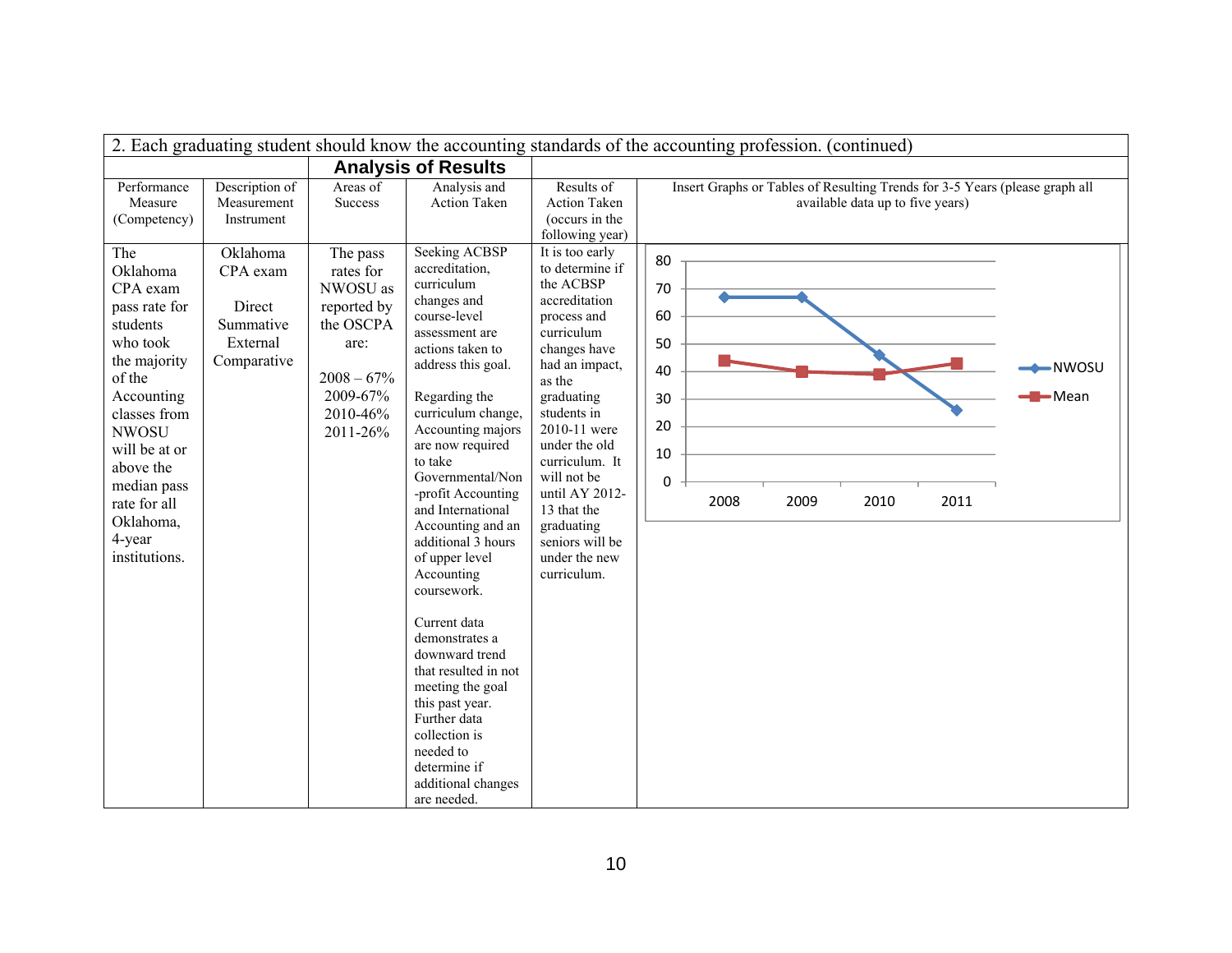| <b>PROGRAM GOALS FOR ACCOUNTING MAJOR</b>                                                                                                           |                                                         |                                                                                                                |                                                                                                                                                                                                                                                                                                                                                                                                                                                                                                                                                                |                                                                                                                                                                                                                                                                                                        |                                                                                                                        |  |  |  |  |  |  |
|-----------------------------------------------------------------------------------------------------------------------------------------------------|---------------------------------------------------------|----------------------------------------------------------------------------------------------------------------|----------------------------------------------------------------------------------------------------------------------------------------------------------------------------------------------------------------------------------------------------------------------------------------------------------------------------------------------------------------------------------------------------------------------------------------------------------------------------------------------------------------------------------------------------------------|--------------------------------------------------------------------------------------------------------------------------------------------------------------------------------------------------------------------------------------------------------------------------------------------------------|------------------------------------------------------------------------------------------------------------------------|--|--|--|--|--|--|
| 3.                                                                                                                                                  |                                                         |                                                                                                                |                                                                                                                                                                                                                                                                                                                                                                                                                                                                                                                                                                |                                                                                                                                                                                                                                                                                                        | Graduating students should know the code of conduct which is required by certifying bodies.                            |  |  |  |  |  |  |
|                                                                                                                                                     |                                                         |                                                                                                                | <b>Analysis of Results</b>                                                                                                                                                                                                                                                                                                                                                                                                                                                                                                                                     |                                                                                                                                                                                                                                                                                                        |                                                                                                                        |  |  |  |  |  |  |
| Performance<br>Measure<br>(Competency)<br>A majority of                                                                                             | Description of<br>Measurement<br>Instrument<br>Oklahoma | Areas of<br>Success<br>The pass                                                                                | Analysis and<br>Action Taken<br><b>Seeking ACBSP</b><br>accreditation,                                                                                                                                                                                                                                                                                                                                                                                                                                                                                         | Results of<br><b>Action Taken</b><br>(occurs in the<br>following year)<br>It is too early to<br>determine if the                                                                                                                                                                                       | Insert Graphs or Tables of Resulting Trends for 3-5 Years (please graph all<br>available data up to five years)<br>80  |  |  |  |  |  |  |
| the students<br>who took the<br>majority of<br>their<br>Accounting<br>classes from<br>NWOSU who<br>sit for CPA<br>exam in<br>Oklahoma<br>will pass. | CPA exam<br>Direct<br>Summative<br>External             | rates for<br>NWOSU as<br>reported by<br>the OSCPA<br>are:<br>$2008 - 67\%$<br>2009-67%<br>2010-46%<br>2011-26% | curriculum<br>changes and<br>course-level<br>assessment are<br>actions taken to<br>address this goal.<br>Regarding the<br>curriculum<br>change,<br>Accounting<br>majors are now<br>required to take<br>Advanced<br><b>Business</b><br>Law/Ethics in<br>which $\frac{1}{3}$ of the<br>class centers on<br>professional<br>conduct.<br>Current data<br>demonstrates a<br>downward trend<br>that resulted in<br>not meeting the<br>goal the past two<br>years. Further<br>data collection is<br>needed to<br>determine if<br>additional<br>changes are<br>needed. | <b>ACBSP</b><br>accreditation<br>process and<br>curriculum<br>changes have<br>had an impact,<br>as the<br>graduating<br>students in<br>2010-11 were<br>under the old<br>curriculum. It<br>will not be until<br>AY 2012-13<br>that the<br>graduating<br>seniors will be<br>under the new<br>curriculum. | 70<br>60<br>50<br>$-$ NWOSU<br>40<br>$\blacktriangleright$ Goal<br>30<br>20<br>10<br>0<br>2008<br>2009<br>2010<br>2011 |  |  |  |  |  |  |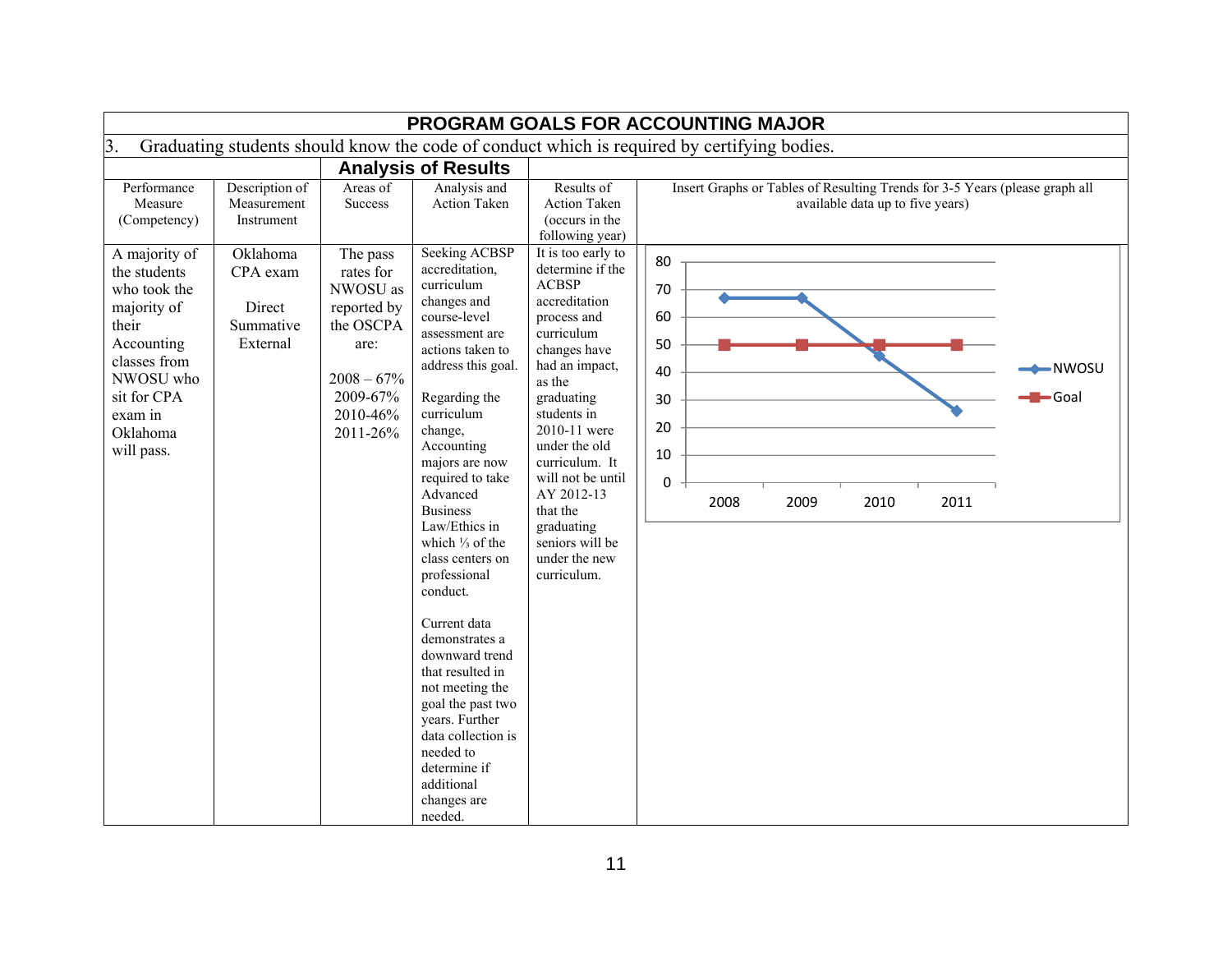| 3 <sub>1</sub>                                                                                                                                                                                                                                | Graduating students should know the code of conduct which is required by certifying bodies. (continued) |                                                                                                                           |                                                                                                                                                                                                                                                                                                                                                                                                                                                                                                                                                                                                          |                                                                                                                                                                                                                                                                                                                                                  |                                                             |      |      |                                  |      |                                                                             |  |
|-----------------------------------------------------------------------------------------------------------------------------------------------------------------------------------------------------------------------------------------------|---------------------------------------------------------------------------------------------------------|---------------------------------------------------------------------------------------------------------------------------|----------------------------------------------------------------------------------------------------------------------------------------------------------------------------------------------------------------------------------------------------------------------------------------------------------------------------------------------------------------------------------------------------------------------------------------------------------------------------------------------------------------------------------------------------------------------------------------------------------|--------------------------------------------------------------------------------------------------------------------------------------------------------------------------------------------------------------------------------------------------------------------------------------------------------------------------------------------------|-------------------------------------------------------------|------|------|----------------------------------|------|-----------------------------------------------------------------------------|--|
|                                                                                                                                                                                                                                               |                                                                                                         |                                                                                                                           | <b>Analysis of Results</b>                                                                                                                                                                                                                                                                                                                                                                                                                                                                                                                                                                               |                                                                                                                                                                                                                                                                                                                                                  |                                                             |      |      |                                  |      |                                                                             |  |
| Performance<br>Measure<br>(Competency)                                                                                                                                                                                                        | Description of<br>Measurement<br>Instrument                                                             | Areas of<br><b>Success</b>                                                                                                | Analysis and<br><b>Action Taken</b>                                                                                                                                                                                                                                                                                                                                                                                                                                                                                                                                                                      | Results of<br><b>Action Taken</b><br>(occurs in the<br>following year)                                                                                                                                                                                                                                                                           |                                                             |      |      | available data up to five years) |      | Insert Graphs or Tables of Resulting Trends for 3-5 Years (please graph all |  |
| The<br>Oklahoma<br>CPA exam<br>pass rate for<br>students who<br>took the<br>majority of<br>the<br>Accounting<br>classes from<br>NWOSU will<br>be at or above<br>the median<br>pass rate for<br>all Oklahoma<br>public 4-year<br>universities. | Oklahoma<br>CPA exam<br>Direct<br>Summative<br>External<br>Comparative                                  | The pass<br>rates for<br>NWOSU as<br>reported by<br>the OSCPA<br>are:<br>$2008 - 67%$<br>2009-67%<br>2010-46%<br>2011-26% | <b>Seeking ACBSP</b><br>accreditation,<br>curriculum<br>changes and<br>course-level<br>assessment are<br>actions taken to<br>address this goal.<br>Regarding the<br>curriculum<br>change,<br>Accounting<br>majors are now<br>required to take<br>Advanced<br><b>Business</b><br>Law/Ethics in<br>which $\frac{1}{3}$ of the<br>class centers on<br>professional<br>conduct.<br>Current data<br>demonstrates a<br>downward trend<br>that resulted in<br>not meeting the<br>goal the past two<br>years. Further<br>data collection is<br>needed to<br>determine if<br>additional<br>changes are<br>needed. | It is too early to<br>determine if the<br><b>ACBSP</b><br>accreditation<br>process and<br>curriculum<br>changes have<br>had an impact,<br>as the<br>graduating<br>students in<br>2010-11 were<br>under the old<br>curriculum. It<br>will not be until<br>AY 2012-13<br>that the<br>graduating<br>seniors will be<br>under the new<br>curriculum. | 80<br>70<br>60<br>50<br>40<br>30<br>20<br>10<br>$\mathbf 0$ | 2008 | 2009 | 2010                             | 2011 | -NWOSU<br>$-Mean$                                                           |  |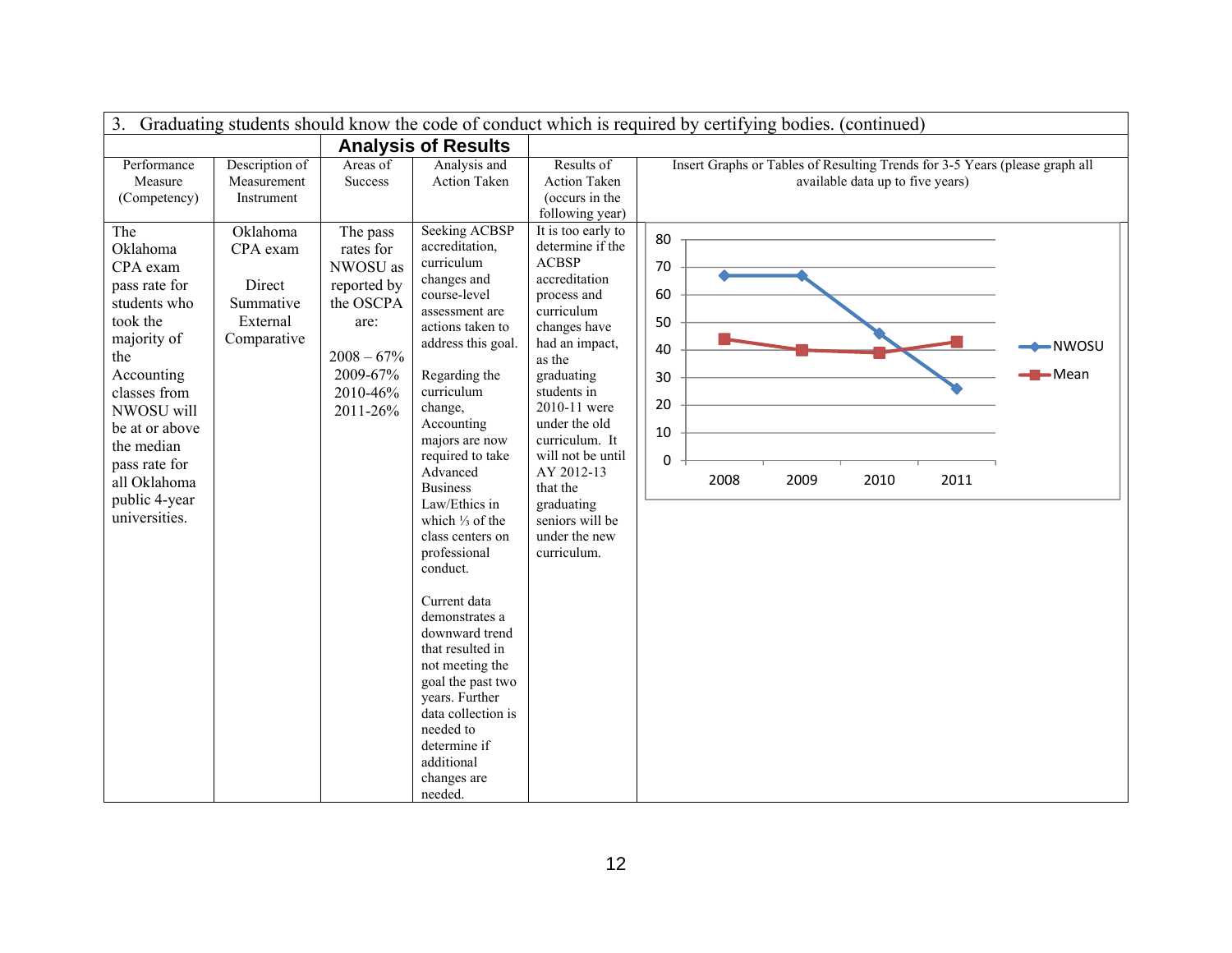|                                                                                                                                  | <b>PROGRAM GOALS FOR BUSINESS ADMINISTRATION MAJOR</b> |                                                                                                                                             |                                                                                                                                                                                                                                                                                                                                                                                                                                                                                                                                        |                                                                                                                                                                                                                                                                                                                                                                                                                                                                                                                                                              |                                                                                                                                                     |  |  |  |
|----------------------------------------------------------------------------------------------------------------------------------|--------------------------------------------------------|---------------------------------------------------------------------------------------------------------------------------------------------|----------------------------------------------------------------------------------------------------------------------------------------------------------------------------------------------------------------------------------------------------------------------------------------------------------------------------------------------------------------------------------------------------------------------------------------------------------------------------------------------------------------------------------------|--------------------------------------------------------------------------------------------------------------------------------------------------------------------------------------------------------------------------------------------------------------------------------------------------------------------------------------------------------------------------------------------------------------------------------------------------------------------------------------------------------------------------------------------------------------|-----------------------------------------------------------------------------------------------------------------------------------------------------|--|--|--|
| $1_{\cdot}$                                                                                                                      |                                                        |                                                                                                                                             |                                                                                                                                                                                                                                                                                                                                                                                                                                                                                                                                        |                                                                                                                                                                                                                                                                                                                                                                                                                                                                                                                                                              | Graduating Business Administration majors, as a graduating class, will demonstrate a basic knowledge of the functional areas of                     |  |  |  |
|                                                                                                                                  |                                                        |                                                                                                                                             | accounting, business law, economics, finance, management and marketing.                                                                                                                                                                                                                                                                                                                                                                                                                                                                |                                                                                                                                                                                                                                                                                                                                                                                                                                                                                                                                                              |                                                                                                                                                     |  |  |  |
|                                                                                                                                  |                                                        |                                                                                                                                             | <b>Analysis of Results</b>                                                                                                                                                                                                                                                                                                                                                                                                                                                                                                             |                                                                                                                                                                                                                                                                                                                                                                                                                                                                                                                                                              |                                                                                                                                                     |  |  |  |
| Performance<br>Measure<br>(Competency)                                                                                           | Description of<br>Measurement<br>Instrument            | Areas of<br>Success                                                                                                                         | Analysis and<br><b>Action Taken</b>                                                                                                                                                                                                                                                                                                                                                                                                                                                                                                    | Results of<br>Action Taken<br>(occurs in the<br>following year)                                                                                                                                                                                                                                                                                                                                                                                                                                                                                              | Insert Graphs or Tables of Resulting Trends for 3-5 Years (please graph all<br>available data up to five years)                                     |  |  |  |
| $75%$ of the<br>students will<br>score above<br>the 50 <sup>th</sup><br>percentile on<br>the Major<br>Field Test in<br>Business. | Major Field<br>Test<br>Direct<br>Summative<br>External | Scores have<br>remained<br>fairly<br>consistent<br>over past<br>five years.<br>The scores<br>have not<br>been close to<br>meeting<br>target | As of 2010-11<br>the MFT was<br>incorporated into<br>Policy class.<br>The MFT was<br>worth 5% of the<br>student's grade.<br>The historic<br>MFT results<br>were one factor<br>in the decision to<br>seek ACBSP<br>accreditation.<br>The MFT scores<br>and ACBSP<br>accreditation<br>process resulted<br>in a significant<br>change in the<br>curriculum<br>effective in Fall<br>2010.<br><b>Effective AY</b><br>$2011 - 12$ ,<br>instituted course-<br>level assessment<br>to standardized<br>learning<br>outcomes for<br>each course. | It is too early to<br>determine if the<br><b>ACBSP</b><br>accreditation<br>process, course-<br>level<br>assessment and<br>curriculum<br>changes have<br>had an impact,<br>as the<br>graduating<br>students in<br>2010-11 were<br>under the old<br>curriculum. It<br>will not be until<br>AY 2012-13<br>that the<br>graduating<br>seniors will be<br>under the new<br>curriculum.<br>As for<br>incorporating<br>the MFT into a<br>class, the<br>impact was<br>minimal at best.<br>The percentage<br>of the grade<br>was increased<br>to 10% in AY<br>2011-12. | 80<br>70<br>60<br>50<br>←% At or above<br>50th Percentile<br>40<br>- <b>-</b> Target<br>30<br>20<br>10<br>0<br>2008<br>2007<br>2009<br>2010<br>2011 |  |  |  |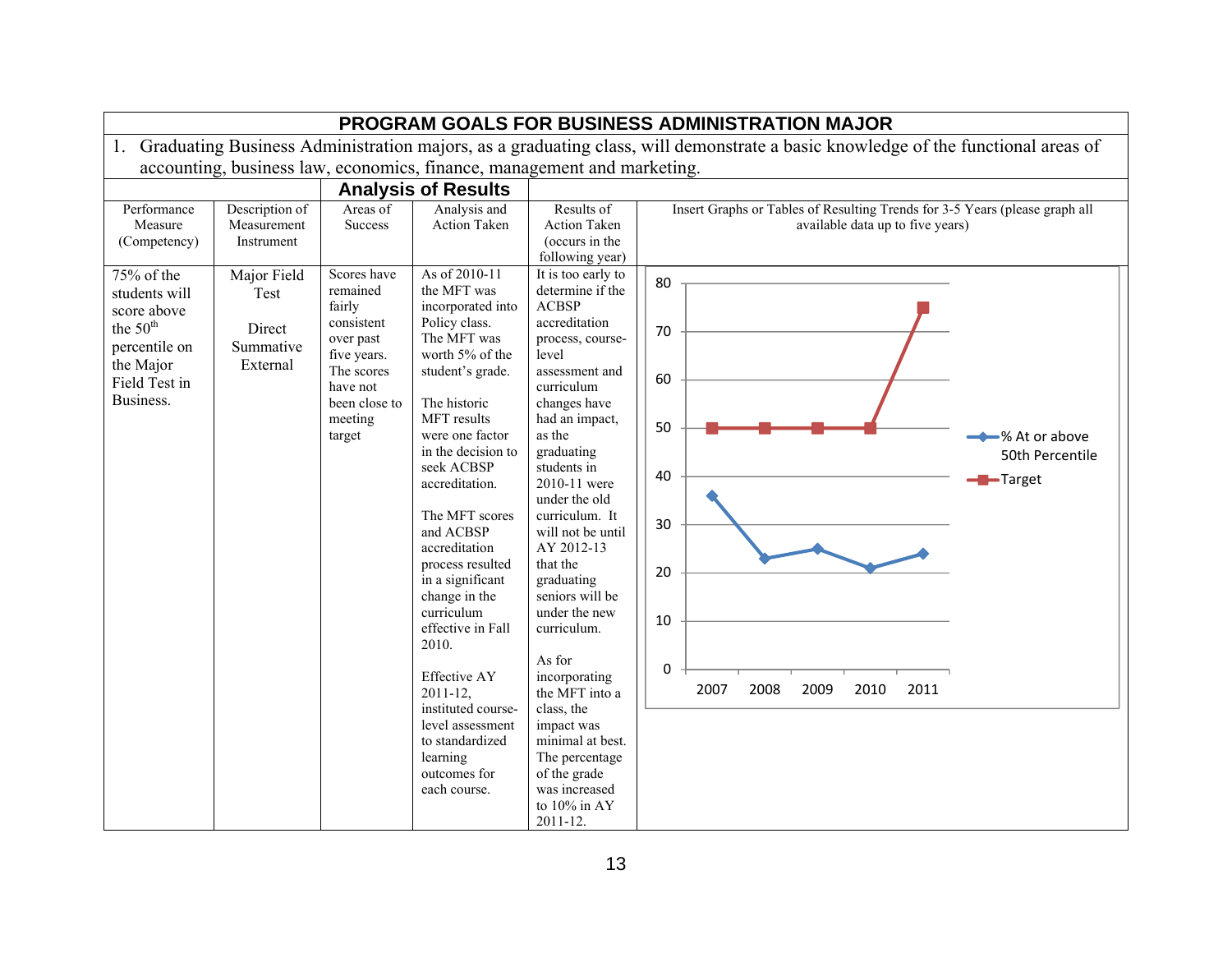|                                                                                                                        |                                                                       |                                                                                                                        |                                                                                                                                                                                                                                                                                                                                                                                     |                                                                                                                                                                                                                                                                                                                                                                                                                                                                                                                                                              | Graduating Business Administration majors, as a graduating class, will demonstrate a basic knowledge of the functional areas of accounting, |                      |
|------------------------------------------------------------------------------------------------------------------------|-----------------------------------------------------------------------|------------------------------------------------------------------------------------------------------------------------|-------------------------------------------------------------------------------------------------------------------------------------------------------------------------------------------------------------------------------------------------------------------------------------------------------------------------------------------------------------------------------------|--------------------------------------------------------------------------------------------------------------------------------------------------------------------------------------------------------------------------------------------------------------------------------------------------------------------------------------------------------------------------------------------------------------------------------------------------------------------------------------------------------------------------------------------------------------|---------------------------------------------------------------------------------------------------------------------------------------------|----------------------|
|                                                                                                                        |                                                                       |                                                                                                                        | business law, economics, finance, management and marketing. (continued)                                                                                                                                                                                                                                                                                                             |                                                                                                                                                                                                                                                                                                                                                                                                                                                                                                                                                              |                                                                                                                                             |                      |
|                                                                                                                        |                                                                       |                                                                                                                        | <b>Analysis of Results</b>                                                                                                                                                                                                                                                                                                                                                          |                                                                                                                                                                                                                                                                                                                                                                                                                                                                                                                                                              |                                                                                                                                             |                      |
| The<br>institution<br>overall score<br>will be above<br>the median<br>score of our<br>identified peer<br>institutions. | Major Field<br>Test<br>Direct<br>Summative<br>External<br>Comparative | Summer<br>$2011 - 144.3$<br>Spring 2011<br>$-150.1$<br>Fall 2010-<br>149.8<br>Peer<br>Institution<br>$Mean -$<br>152.2 | <b>Seek ACBSP</b><br>accreditation<br>Change<br>curriculum to a<br>more traditional<br><b>Business</b><br>curriculum<br>Incorporate MFT<br>into Business<br>Policy and have<br>the MFT results<br>count toward the<br>final grade.<br><b>Effective AY</b><br>$2010 - 11$ ,<br>instituted course-<br>level assessment<br>to standardized<br>learning<br>outcomes for<br>each course. | It is too early to<br>determine if the<br><b>ACBSP</b><br>accreditation<br>process, course-<br>level<br>assessment and<br>curriculum<br>changes have<br>had an impact,<br>as the<br>graduating<br>students in<br>2010-11 were<br>under the old<br>curriculum. It<br>will not be until<br>AY 2012-13<br>that the<br>graduating<br>seniors will be<br>under the new<br>curriculum.<br>As for<br>incorporating<br>the MFT into a<br>class, the<br>impact was<br>minimal at best.<br>The percentage<br>of the grade<br>was increased<br>to 10% in AY<br>2011-12. | 154<br>152<br>150<br>148<br>146<br>144<br>142<br>140<br><b>Fall 2010</b><br>Fall 2011<br>Summer<br>Spring<br>2011<br>2011                   | -NWOSU<br>-Peer Mean |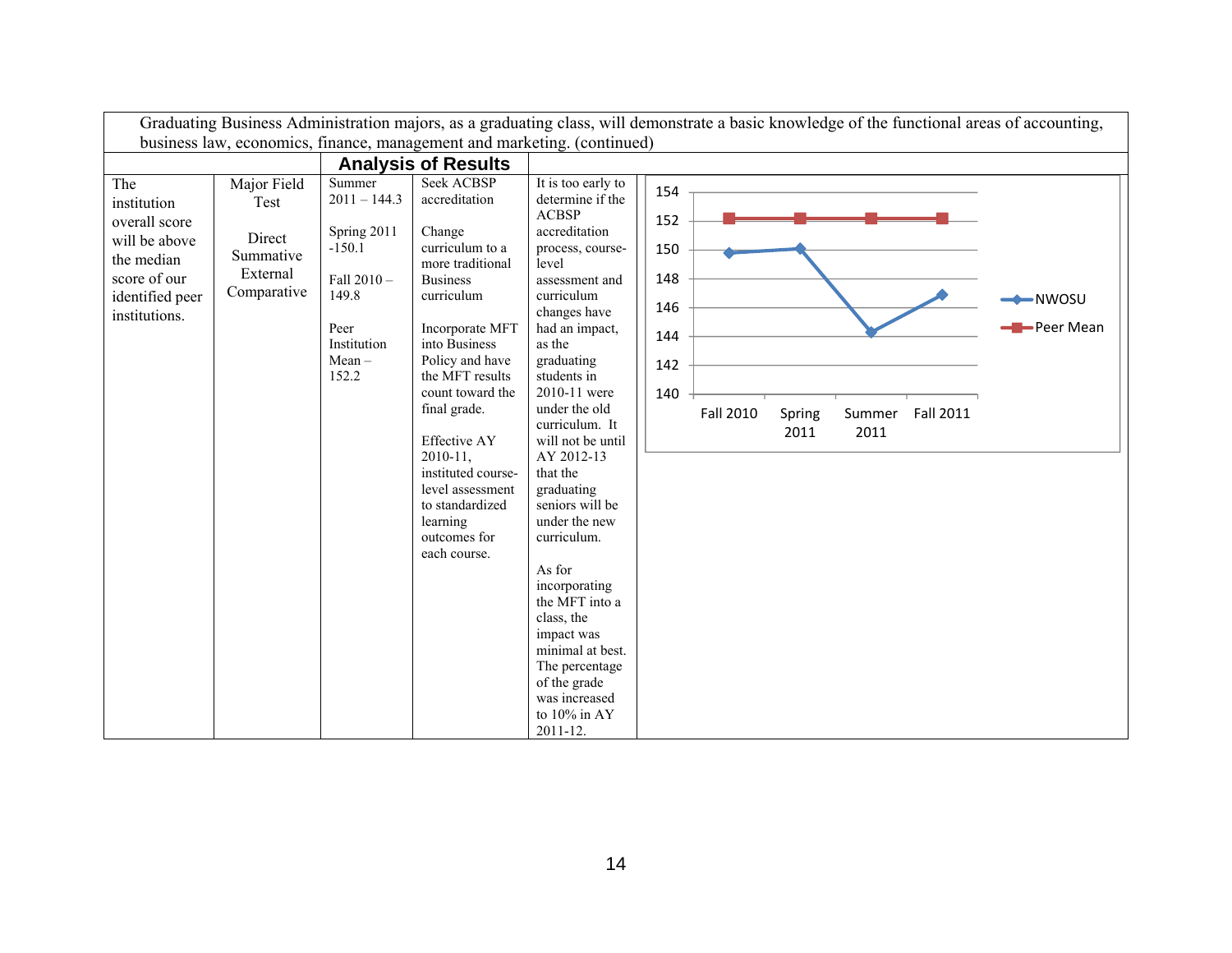|                                                                                                                  |                                                        |                                                                                                                                                                                 |                                                                                                                                                                                                                                                                                                                                                                                    |                                                                                                                                                                                                                                                                                                                                                                                                                                                                                                                                                                 | Graduating Business Administration majors, as a graduating class, will demonstrate a basic knowledge of the functional areas of accounting, |                    |
|------------------------------------------------------------------------------------------------------------------|--------------------------------------------------------|---------------------------------------------------------------------------------------------------------------------------------------------------------------------------------|------------------------------------------------------------------------------------------------------------------------------------------------------------------------------------------------------------------------------------------------------------------------------------------------------------------------------------------------------------------------------------|-----------------------------------------------------------------------------------------------------------------------------------------------------------------------------------------------------------------------------------------------------------------------------------------------------------------------------------------------------------------------------------------------------------------------------------------------------------------------------------------------------------------------------------------------------------------|---------------------------------------------------------------------------------------------------------------------------------------------|--------------------|
|                                                                                                                  |                                                        |                                                                                                                                                                                 | business law, economics, finance, management and marketing. (continued)                                                                                                                                                                                                                                                                                                            |                                                                                                                                                                                                                                                                                                                                                                                                                                                                                                                                                                 |                                                                                                                                             |                    |
|                                                                                                                  |                                                        |                                                                                                                                                                                 | <b>Analysis of Results</b>                                                                                                                                                                                                                                                                                                                                                         |                                                                                                                                                                                                                                                                                                                                                                                                                                                                                                                                                                 |                                                                                                                                             |                    |
| In all 9<br>assessment<br>indicators of<br>the MFT, the<br>mean percent<br>correct should<br>be 50 or<br>higher. | Major Field<br>Test<br>Direct<br>Summative<br>External | Only 4 of<br>the 9<br>measures<br>were at or<br>above a<br>mean<br>percent<br>correct of<br>50 or<br>higher.<br>However<br>three other<br>measures<br>were<br>between<br>45-49% | <b>Seek ACBSP</b><br>accreditation<br>Change<br>curriculum to a<br>more traditional<br><b>Business</b><br>curriculum<br>Incorporate MFT<br>into Business<br>Policy and have<br>the MFT results<br>count toward the<br>final grade.<br><b>Effective AY</b><br>$2010 - 11,$<br>instituted course-<br>level assessment<br>to standardized<br>learning<br>outcomes for<br>each course. | It is too early to<br>determine if the<br><b>ACBSP</b><br>accreditation<br>process, course-<br>level<br>assessment and<br>curriculum<br>changes have<br>had an impact,<br>as the<br>graduating<br>students in<br>2010-11 were<br>under the old<br>curriculum. It<br>will not be until<br>AY 2012-13<br>that the<br>graduating<br>seniors will be<br>under the new<br>curriculum.<br>As for<br>incorporating<br>the MFT into a<br>class, the<br>impact was<br>minimal at best.<br>The percentage<br>of the grade<br>was increased<br>to $10\%$ in AY<br>2011-12. | 10<br>9<br>8<br>$\overline{7}$<br>6<br>5<br>4<br>3<br>$\overline{2}$<br>$\mathbf{1}$<br>0<br>2010-11<br>2011-12                             | ← NWOSU<br>$-Goal$ |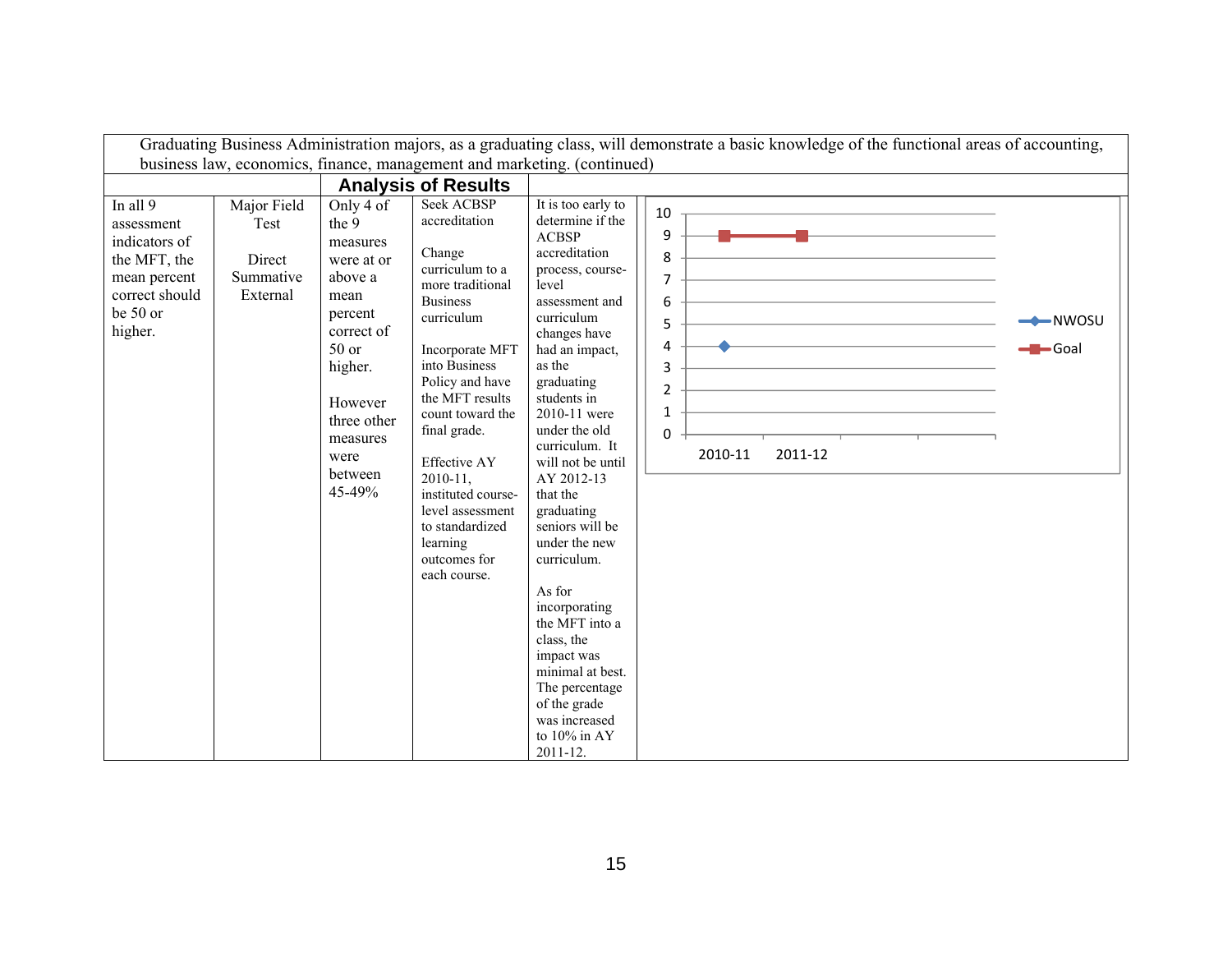|                                                                                                                                                                                                                                       |                                                                                    |                                                                                                                                                                                                            |                                                                                                                                                                                                                                                                                                                                                                                                                                                                                                                    |                                                                                                                                                                                                                                                                                                                                                                                                                                                                        | Graduating Business Administration majors, as a graduating class, will demonstrate a basic knowledge of the functional areas of accounting, |                                 |
|---------------------------------------------------------------------------------------------------------------------------------------------------------------------------------------------------------------------------------------|------------------------------------------------------------------------------------|------------------------------------------------------------------------------------------------------------------------------------------------------------------------------------------------------------|--------------------------------------------------------------------------------------------------------------------------------------------------------------------------------------------------------------------------------------------------------------------------------------------------------------------------------------------------------------------------------------------------------------------------------------------------------------------------------------------------------------------|------------------------------------------------------------------------------------------------------------------------------------------------------------------------------------------------------------------------------------------------------------------------------------------------------------------------------------------------------------------------------------------------------------------------------------------------------------------------|---------------------------------------------------------------------------------------------------------------------------------------------|---------------------------------|
|                                                                                                                                                                                                                                       |                                                                                    |                                                                                                                                                                                                            | business law, economics, finance, management and marketing. (continued)                                                                                                                                                                                                                                                                                                                                                                                                                                            |                                                                                                                                                                                                                                                                                                                                                                                                                                                                        |                                                                                                                                             |                                 |
|                                                                                                                                                                                                                                       |                                                                                    |                                                                                                                                                                                                            | <b>Analysis of Results</b>                                                                                                                                                                                                                                                                                                                                                                                                                                                                                         |                                                                                                                                                                                                                                                                                                                                                                                                                                                                        |                                                                                                                                             |                                 |
| In each of<br>seven<br>disciplines,<br>$70\%$ of the<br>students will<br>meet or<br>exceed<br>expectations<br>in response to<br>the statement<br>"The team<br>member<br>demonstrate a<br>clear<br>understanding<br>of<br>principles." | <b>MGMT 4433</b><br>simulation<br>presentations<br>Direct<br>Summative<br>Internal | This<br>assessment<br>measure was<br>first<br>implemente<br>d in Spring<br>2011.<br>Spring<br>$2011 - 20\%$<br>met the<br>standard<br>Summer<br>$2011 - 0\%$<br>met the<br>standard<br>(See<br>Appendix 1) | <b>Seek ACBSP</b><br>accreditation<br>Change<br>curriculum to a<br>more traditional<br><b>Business</b><br>curriculum<br><b>Effective AY</b><br>$2010 - 11$ ,<br>instituted course-<br>level assessment<br>to standardized<br>learning<br>outcomes for<br>each course.<br>Starting in AY<br>2011-12 a case<br>study was<br>included in<br><b>MGMT 3043</b><br>Principles of<br>Management<br>Starting in AY<br>$2012 - 13a$<br>simulation will<br>be included in<br><b>MRKT 3063</b><br>Principles of<br>Marketing. | It is too early to<br>determine if the<br><b>ACBSP</b><br>accreditation<br>process, course-<br>level<br>assessment and<br>curriculum<br>changes have<br>had an impact,<br>as the<br>graduating<br>students in<br>2010-11 were<br>under the old<br>curriculum. It<br>will not be until<br>AY 2012-13<br>that the<br>graduating<br>seniors will be<br>under the new<br>curriculum.<br>It is too early to<br>know if the<br><b>MGMT 3043</b><br>case study has<br>helped. | 8<br>$\overline{7}$<br>6<br>5<br>4<br>3<br>$\overline{2}$<br>$\mathbf{1}$<br>$\Omega$<br><b>Fall 2011</b><br>Spring 2011<br>Summer<br>2011  | $\leftarrow$ Actual<br>$-$ Goal |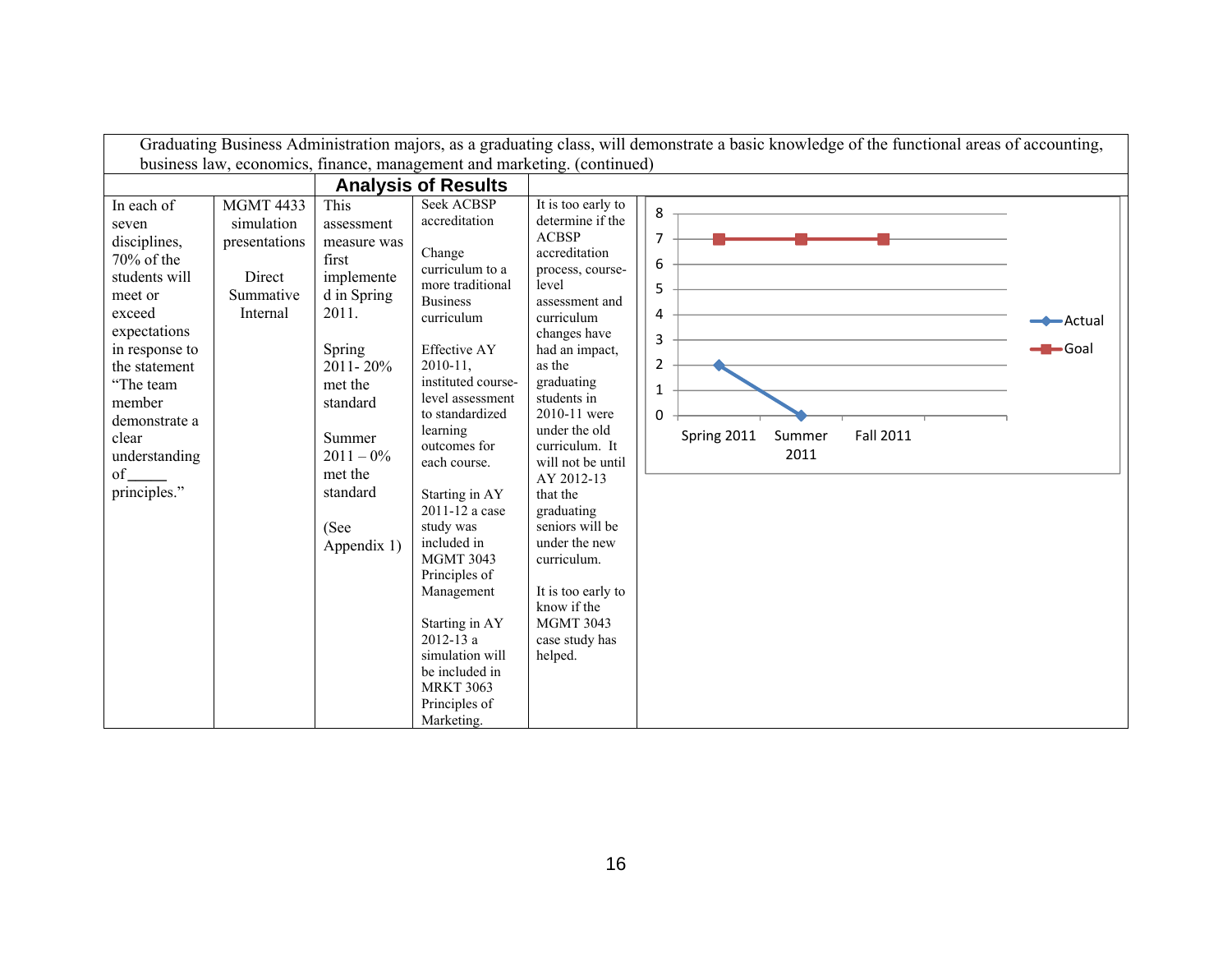| Graduating students should demonstrate the necessary skill to identify, conceptualize, diagnose, evaluate, and analyze                     |                                                                                                                     |                                                                                                                                                                           |                                                                                                                                                                                                                                                                                                                                                                                               |                                                                                                                                                                                                                                                                                                                                                                                                                                             |                                                                                                                                                                                                                                     |                               |  |
|--------------------------------------------------------------------------------------------------------------------------------------------|---------------------------------------------------------------------------------------------------------------------|---------------------------------------------------------------------------------------------------------------------------------------------------------------------------|-----------------------------------------------------------------------------------------------------------------------------------------------------------------------------------------------------------------------------------------------------------------------------------------------------------------------------------------------------------------------------------------------|---------------------------------------------------------------------------------------------------------------------------------------------------------------------------------------------------------------------------------------------------------------------------------------------------------------------------------------------------------------------------------------------------------------------------------------------|-------------------------------------------------------------------------------------------------------------------------------------------------------------------------------------------------------------------------------------|-------------------------------|--|
|                                                                                                                                            | business problems.                                                                                                  |                                                                                                                                                                           |                                                                                                                                                                                                                                                                                                                                                                                               |                                                                                                                                                                                                                                                                                                                                                                                                                                             |                                                                                                                                                                                                                                     |                               |  |
|                                                                                                                                            |                                                                                                                     |                                                                                                                                                                           |                                                                                                                                                                                                                                                                                                                                                                                               |                                                                                                                                                                                                                                                                                                                                                                                                                                             |                                                                                                                                                                                                                                     |                               |  |
| Performance<br>Measure<br>(Competency)<br>80% of the<br>students<br>will score<br>at least 20<br>points on<br>the<br>assessment<br>rubric. | Description of<br>Measurement<br>Instrument<br><b>MGMT 4433</b><br>Case analysis<br>Direct<br>Summative<br>Internal | Areas of<br><b>Success</b><br>Students did not<br>exceed 20%<br>toward<br>achieving the<br>goal.<br>Fall $2010 - 20\%$<br>Spring $2011 -$<br>13%<br>Summer 2011-<br>$0\%$ | <b>Analysis of Results</b><br>Analysis and<br><b>Action Taken</b><br><b>Seek ACBSP</b><br>accreditation<br>Change<br>curriculum to a<br>more traditional<br><b>Business</b><br>curriculum<br><b>Effective AY</b><br>$2010 - 11$ ,<br>instituted<br>course-level<br>assessment to<br>standardized<br>learning<br>outcomes for<br>each course.<br>Starting in AY<br>2011-12 a case<br>study was | Results of<br><b>Action Taken</b><br>(occurs in the<br>following year)<br>It is too early to<br>determine if the<br><b>ACBSP</b><br>accreditation<br>process, course-<br>level<br>assessment and<br>curriculum<br>changes have<br>had an impact,<br>as the<br>graduating<br>students in<br>2010-11 were<br>under the old<br>curriculum. It<br>will not be until<br>AY 2012-13<br>that the<br>graduating<br>seniors will be<br>under the new | Insert Graphs or Tables of Resulting Trends for 3-5 Years (please graph all<br>available data up to five years)<br>90<br>80<br>70<br>60<br>50<br>40<br>30<br>20<br>10<br>$\Omega$<br><b>Fall 2011</b><br>Summer 2011<br>Spring 2011 | Actual<br>$\blacksquare$ Goal |  |
|                                                                                                                                            |                                                                                                                     |                                                                                                                                                                           | included in<br><b>MGMT 3043</b><br>Principles of<br>Management<br>Starting in AY<br>$2012 - 13a$<br>simulation will<br>be included in<br><b>MRKT 3063</b><br>Principles of<br>Marketing.                                                                                                                                                                                                      | curriculum.<br>It is too early to<br>know if the<br><b>MGMT 3043</b><br>case study has<br>helped.                                                                                                                                                                                                                                                                                                                                           |                                                                                                                                                                                                                                     |                               |  |

## **PROGRAM GOALS FOR BUSINESS ADMINISTRATION MAJOR**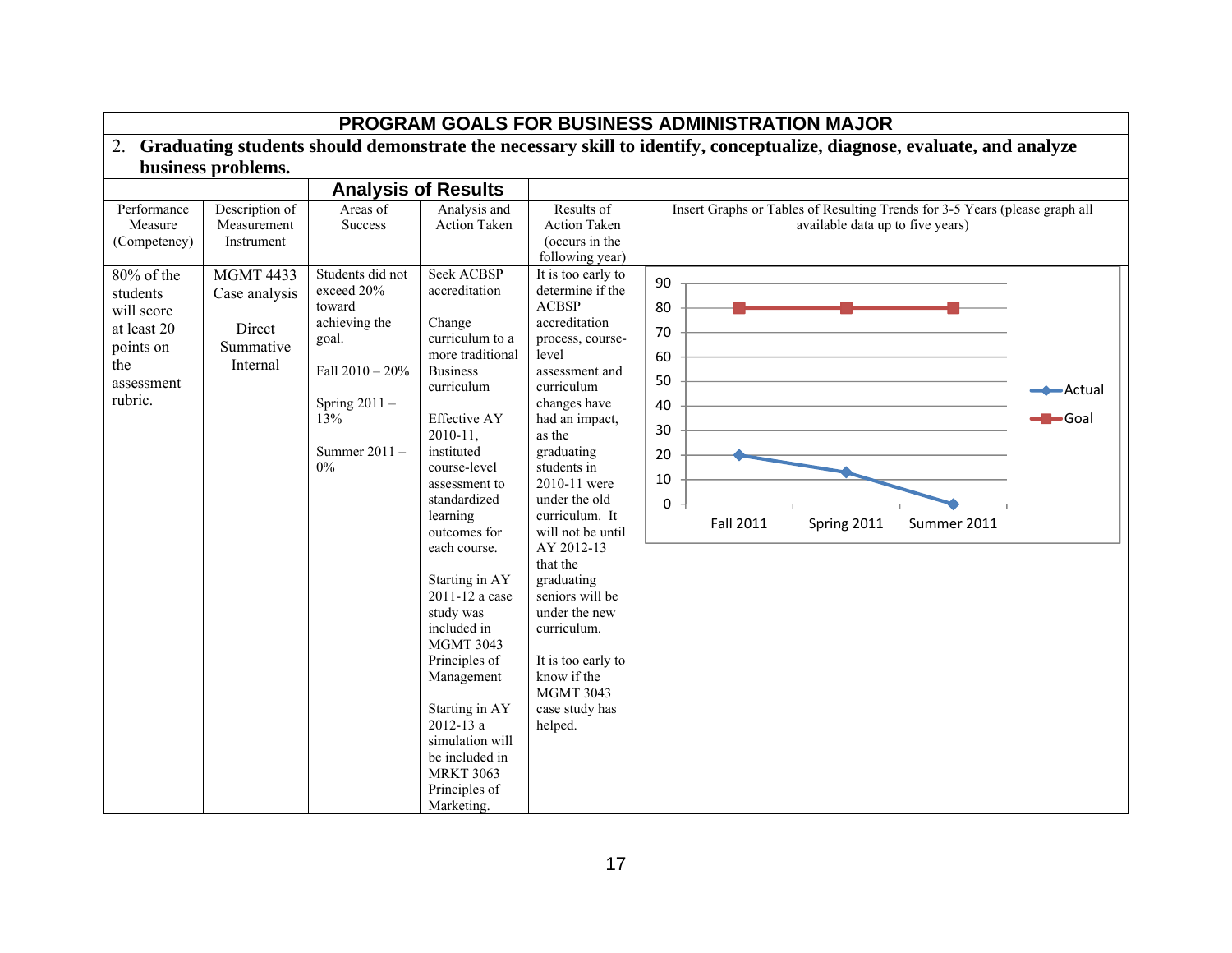| PROGRAM GOALS FOR ORGANIZATIONAL LEADERSHIP MAJOR                                                     |                                                                                                                                                                                                                        |                                                                                                                                                                                                                            |                                     |                                                                        |                                                                                                                 |  |  |  |
|-------------------------------------------------------------------------------------------------------|------------------------------------------------------------------------------------------------------------------------------------------------------------------------------------------------------------------------|----------------------------------------------------------------------------------------------------------------------------------------------------------------------------------------------------------------------------|-------------------------------------|------------------------------------------------------------------------|-----------------------------------------------------------------------------------------------------------------|--|--|--|
|                                                                                                       | Graduating students should be able to integrate prior work experience with complimentary knowledge of business principles                                                                                              |                                                                                                                                                                                                                            |                                     |                                                                        |                                                                                                                 |  |  |  |
|                                                                                                       | grounded in an academic environment.                                                                                                                                                                                   |                                                                                                                                                                                                                            |                                     |                                                                        |                                                                                                                 |  |  |  |
|                                                                                                       |                                                                                                                                                                                                                        |                                                                                                                                                                                                                            | <b>Analysis of Results</b>          |                                                                        |                                                                                                                 |  |  |  |
| Performance<br>Measure<br>(Competency)                                                                | Description of<br>Measurement<br>Instrument                                                                                                                                                                            | Areas of<br><b>Success</b>                                                                                                                                                                                                 | Analysis and<br><b>Action Taken</b> | Results of<br><b>Action Taken</b><br>(occurs in the<br>following year) | Insert Graphs or Tables of Resulting Trends for 3-5 Years (please graph all<br>available data up to five years) |  |  |  |
| $80\%$ of the<br>students will<br>show at least a<br>50% reduction<br>in errors from<br>the pre-test. | A pretest will<br>be<br>administered<br>in the first<br>$ORGL$ class $-$<br>Foundations.<br>A post-test<br>will be<br>administered<br>in the final<br>$ORGL$ class $-$<br>Capstone.<br>Direct<br>Summative<br>Internal | This goal,<br>and thus this<br>measure,<br>began with<br>AY 2010-11.<br>Therefore<br>there has<br>been no<br>measurement<br>yet, as no<br>students<br>have gone<br>through the<br>program<br>having taken<br>the pre-test. |                                     |                                                                        |                                                                                                                 |  |  |  |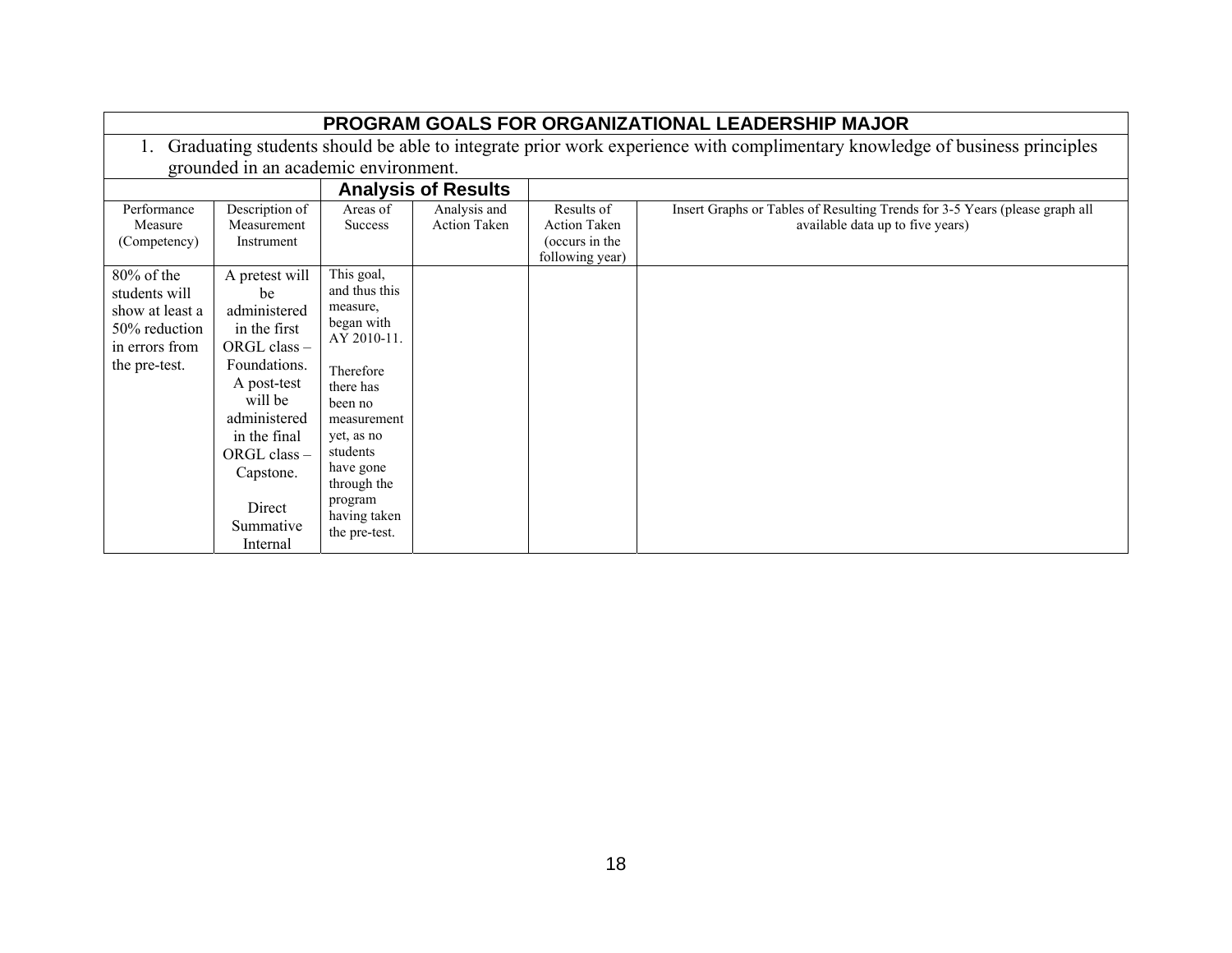| PROGRAM GOALS FOR ORGANIZATIONAL LEADERSHIP MAJOR                                 |                                                                                                                                 |                                                                                                                     |                                                                                                       |                                                                        |                                                                                                                 |                                    |  |  |  |
|-----------------------------------------------------------------------------------|---------------------------------------------------------------------------------------------------------------------------------|---------------------------------------------------------------------------------------------------------------------|-------------------------------------------------------------------------------------------------------|------------------------------------------------------------------------|-----------------------------------------------------------------------------------------------------------------|------------------------------------|--|--|--|
| 2.                                                                                | Graduating students should demonstrate the necessary skills to identify, conceptualize, diagnose, evaluate and analyze business |                                                                                                                     |                                                                                                       |                                                                        |                                                                                                                 |                                    |  |  |  |
| problems.                                                                         |                                                                                                                                 |                                                                                                                     |                                                                                                       |                                                                        |                                                                                                                 |                                    |  |  |  |
|                                                                                   |                                                                                                                                 |                                                                                                                     | <b>Analysis of Results</b>                                                                            |                                                                        |                                                                                                                 |                                    |  |  |  |
| Performance<br>Measure<br>(Competency)                                            | Description of<br>Measurement<br>Instrument                                                                                     | Areas of<br><b>Success</b>                                                                                          | Analysis and<br><b>Action Taken</b><br>Too few students                                               | Results of<br><b>Action Taken</b><br>(occurs in the<br>following year) | Insert Graphs or Tables of Resulting Trends for 3-5 Years (please graph all<br>available data up to five years) |                                    |  |  |  |
| 80% of the<br>students will<br>score at least<br>80% on a<br>faculty-<br>approved | Students in<br><b>ORGL 4553</b><br>Capstone will<br>perform a<br>detailed case<br>analysis                                      | Only two<br><b>NWOSU</b><br>students in<br>the program<br>have taken<br><b>ORGL 4553</b><br>since this              | have been<br>observed to<br>make any type of<br>conclusion. We<br>need to continue<br>to monitor this |                                                                        | 100<br>90<br>80                                                                                                 |                                    |  |  |  |
| assessment<br>rubric.                                                             | Direct<br>Summative<br>Internal                                                                                                 | measure was<br>adopted.<br>Both<br>students took<br>the class in<br>Spring 2011<br>and<br>exceeded the<br>standard. | measure.                                                                                              |                                                                        | 70<br>60<br>50<br>- <b>B</b> -Target<br>40<br>30<br>20<br>10<br>$\Omega$<br>For the summer of                   | → % At or above<br>50th Percentile |  |  |  |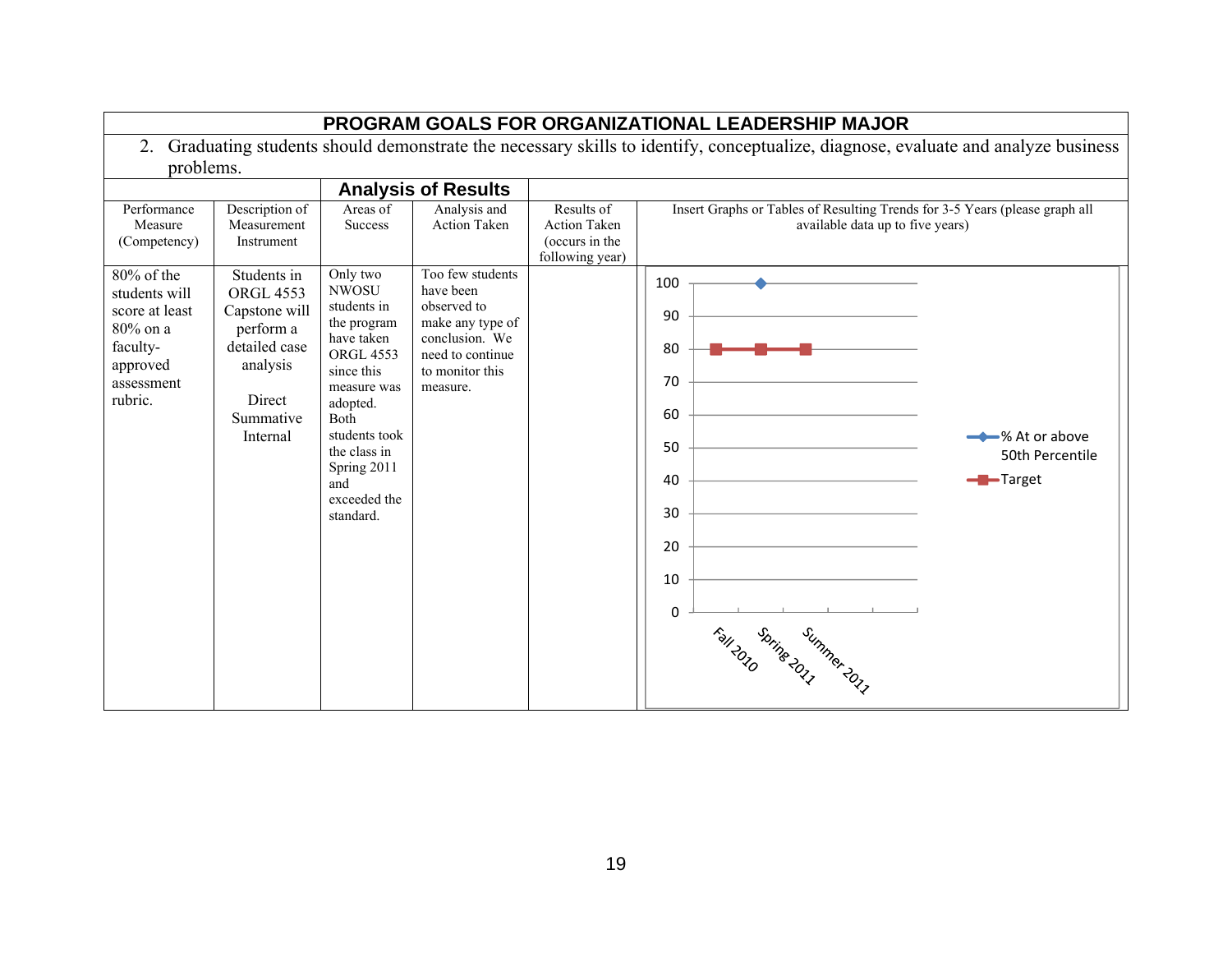| PROGRAM GOALS FOR TECHNICAL MANAGEMENT MAJOR                                                       |                                                                                                                                                                                                                                                                           |                                                                                                                                                                                                                            |                                     |                                                                        |                                                                                                                                                         |  |  |  |  |
|----------------------------------------------------------------------------------------------------|---------------------------------------------------------------------------------------------------------------------------------------------------------------------------------------------------------------------------------------------------------------------------|----------------------------------------------------------------------------------------------------------------------------------------------------------------------------------------------------------------------------|-------------------------------------|------------------------------------------------------------------------|---------------------------------------------------------------------------------------------------------------------------------------------------------|--|--|--|--|
|                                                                                                    | Graduating students should have added commentary knowledge of business principles to the skills gained from their career                                                                                                                                                  |                                                                                                                                                                                                                            |                                     |                                                                        |                                                                                                                                                         |  |  |  |  |
| specialty.                                                                                         |                                                                                                                                                                                                                                                                           |                                                                                                                                                                                                                            |                                     |                                                                        |                                                                                                                                                         |  |  |  |  |
|                                                                                                    |                                                                                                                                                                                                                                                                           |                                                                                                                                                                                                                            | <b>Analysis of Results</b>          |                                                                        |                                                                                                                                                         |  |  |  |  |
| Performance<br>Measure<br>(Competency)                                                             | Description of<br>Measurement<br>Instrument                                                                                                                                                                                                                               | Areas of<br><b>Success</b>                                                                                                                                                                                                 | Analysis and<br><b>Action Taken</b> | Results of<br><b>Action Taken</b><br>(occurs in the<br>following year) | Insert Graphs or Tables of Resulting Trends for 3-5 Years (please graph all<br>available data up to five years)                                         |  |  |  |  |
| 80% of the<br>students will<br>show at least a<br>50% reduction<br>in errors from<br>the pre-test. | A pretest will<br>be<br>administered<br>by the<br>program<br>advisor before<br>students take<br>their first<br>class in the<br>program.<br>A post-test<br>will be<br>administered<br>in the MGMT<br>4433<br><b>Business</b><br>Policy.<br>Direct<br>Summative<br>Internal | This goal,<br>and thus this<br>measure,<br>began with<br>AY 2010-11.<br>Therefore<br>there has<br>been no<br>measurement<br>yet, as no<br>students<br>have gone<br>through the<br>program<br>having taken<br>the pre-test. |                                     |                                                                        | 90<br>80<br>70<br>60<br><b>→→</b> % At or above<br>50<br>50th Percentile<br>-Target<br>40<br>30<br>20<br>10<br>0<br>2011-122012-132013-142014-152015-16 |  |  |  |  |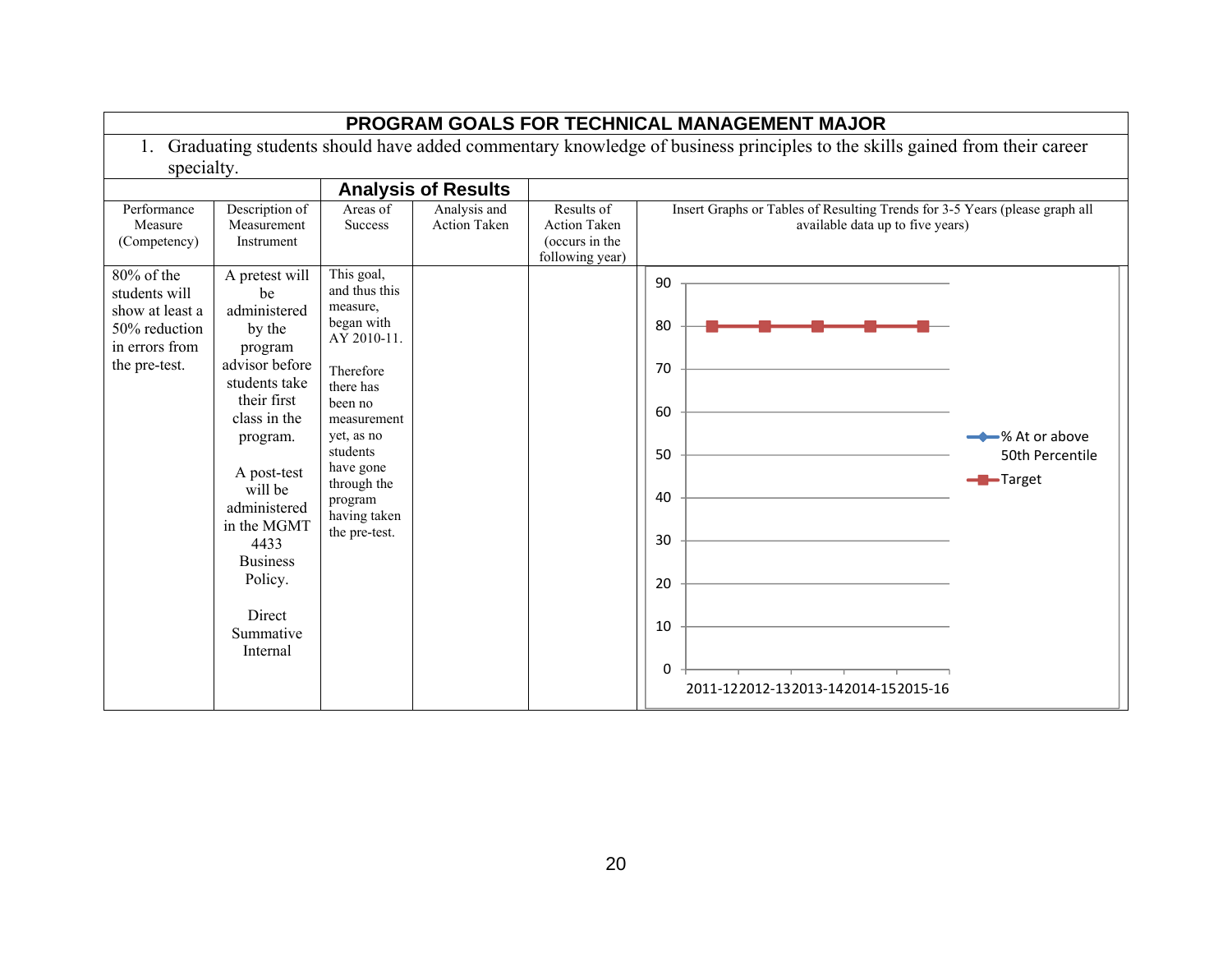|                                                                                                                     | PROGRAM GOALS FOR TECHNICAL MANAGEMENT MAJOR                                                                                                   |                                                                                                                      |                              |                                                                        |                                                                                                                                                                           |  |  |  |
|---------------------------------------------------------------------------------------------------------------------|------------------------------------------------------------------------------------------------------------------------------------------------|----------------------------------------------------------------------------------------------------------------------|------------------------------|------------------------------------------------------------------------|---------------------------------------------------------------------------------------------------------------------------------------------------------------------------|--|--|--|
| 2.                                                                                                                  |                                                                                                                                                |                                                                                                                      |                              |                                                                        | Graduating students should demonstrate the necessary skills to identify, conceptualize, diagnose, evaluate and analyze business                                           |  |  |  |
| problems.                                                                                                           |                                                                                                                                                |                                                                                                                      |                              |                                                                        |                                                                                                                                                                           |  |  |  |
|                                                                                                                     |                                                                                                                                                |                                                                                                                      | <b>Analysis of Results</b>   |                                                                        |                                                                                                                                                                           |  |  |  |
| Performance<br>Measure<br>(Competency)                                                                              | Description of<br>Measurement<br>Instrument                                                                                                    | Areas of<br><b>Success</b>                                                                                           | Analysis and<br>Action Taken | Results of<br><b>Action Taken</b><br>(occurs in the<br>following year) | Insert Graphs or Tables of Resulting Trends for 3-5 Years (please graph all<br>available data up to five years)                                                           |  |  |  |
| $80\%$ of the<br>students will<br>score at least<br>20 points on a<br>faculty-<br>approved<br>assessment<br>rubric. | Students in<br><b>MGMT 4433</b><br><b>Business</b><br>Policy will<br>perform a<br>detailed case<br>analysis<br>Direct<br>Summative<br>Internal | No<br>Technical<br>Management<br>students<br>have taken<br><b>MGMT 4433</b><br>since this<br>measure was<br>adopted. |                              |                                                                        | 90<br>80<br>70<br>60<br><b>→→</b> % At or above<br>50<br>50th Percentile<br>-Target<br>40<br>30<br>20<br>10<br>$\mathbf{0}$<br>Fall 2010<br>Spring 2011<br>Summer<br>2011 |  |  |  |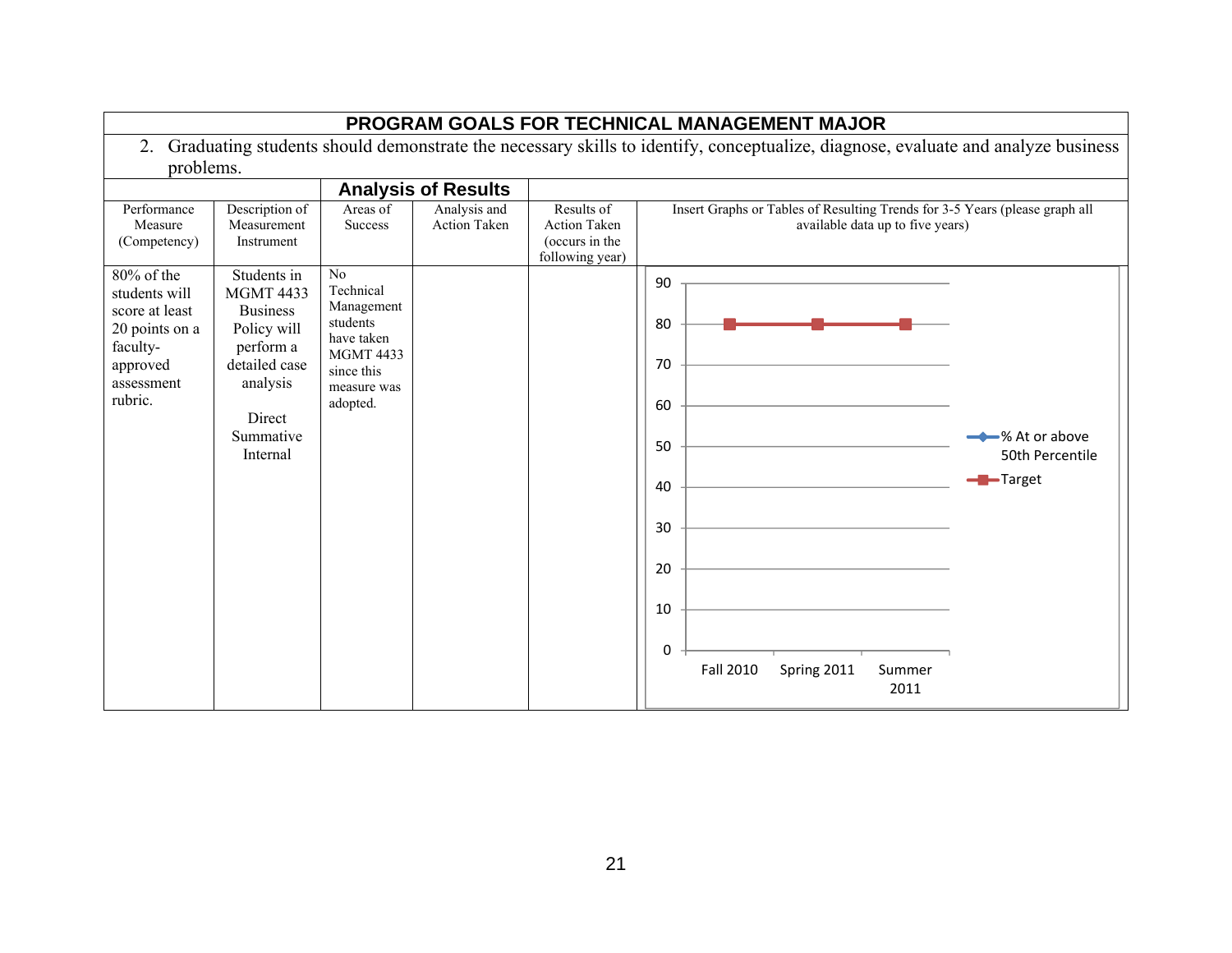APPENDIX 1 Performance in each of the 7 disciplines reported from MGMT 4433 Simulation presentations